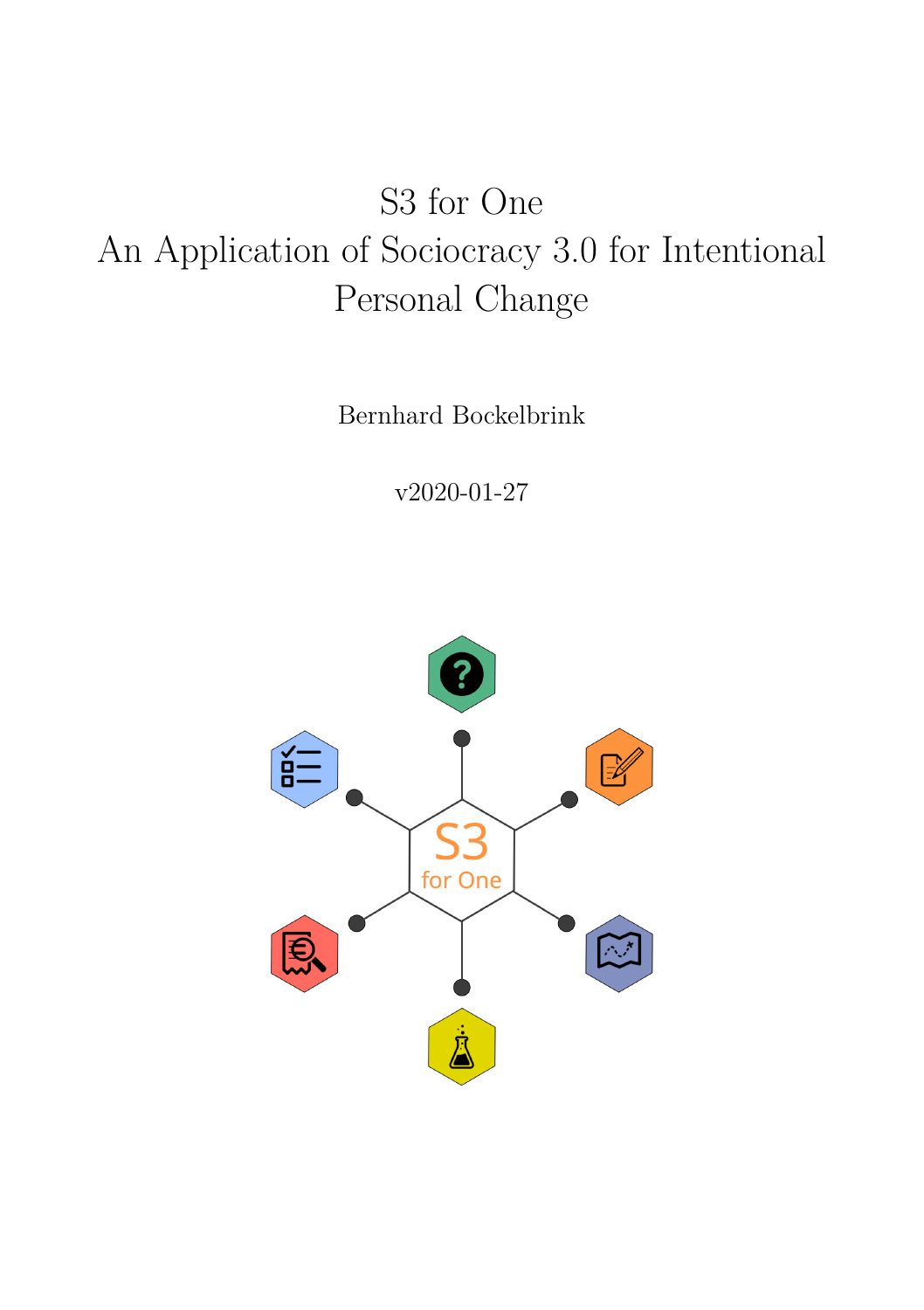## **Con[tents](#page-13-1)**

| 1            |                                   | <b>Introduction</b>                                                 | 3              |  |  |
|--------------|-----------------------------------|---------------------------------------------------------------------|----------------|--|--|
| $\mathbf{2}$ |                                   | Part 1 - Decide What To Do                                          | 6              |  |  |
|              | 2.1                               |                                                                     | $\overline{7}$ |  |  |
|              |                                   |                                                                     | $\overline{7}$ |  |  |
|              |                                   | Criteria and Considerations                                         | 8              |  |  |
|              |                                   |                                                                     | 9              |  |  |
|              | 2.2                               |                                                                     | 10             |  |  |
|              |                                   | Group Ideas Into Themes                                             | 10             |  |  |
|              |                                   |                                                                     | 11             |  |  |
|              | 2.3                               | Shaping Proposals $\dots \dots \dots \dots \dots \dots \dots \dots$ | 12             |  |  |
|              |                                   |                                                                     | 13             |  |  |
|              |                                   | Defining Evaluation Criteria and Review Date(s) $\dots$ .           | 13             |  |  |
|              | 2.4                               |                                                                     | 14             |  |  |
|              |                                   |                                                                     | 14             |  |  |
|              |                                   | Good Enough for Now, Safe Enough to Try                             | 15             |  |  |
| 3            |                                   | <b>Part 2 - Amplify Learning</b>                                    | 16             |  |  |
|              | $3.1\,$                           |                                                                     | 16             |  |  |
|              | 3.2                               |                                                                     | 17             |  |  |
|              | 3.3                               |                                                                     | 17             |  |  |
| 4            | <b>Part 3 - Review and Evolve</b> |                                                                     |                |  |  |
|              | 4.1                               | Triggering an Early Review                                          | 19             |  |  |
|              | 4.2                               |                                                                     | 20             |  |  |
|              | 4.3                               | Review Strategy and Intended Outcome                                | 20             |  |  |
|              | 4.4                               |                                                                     | 21             |  |  |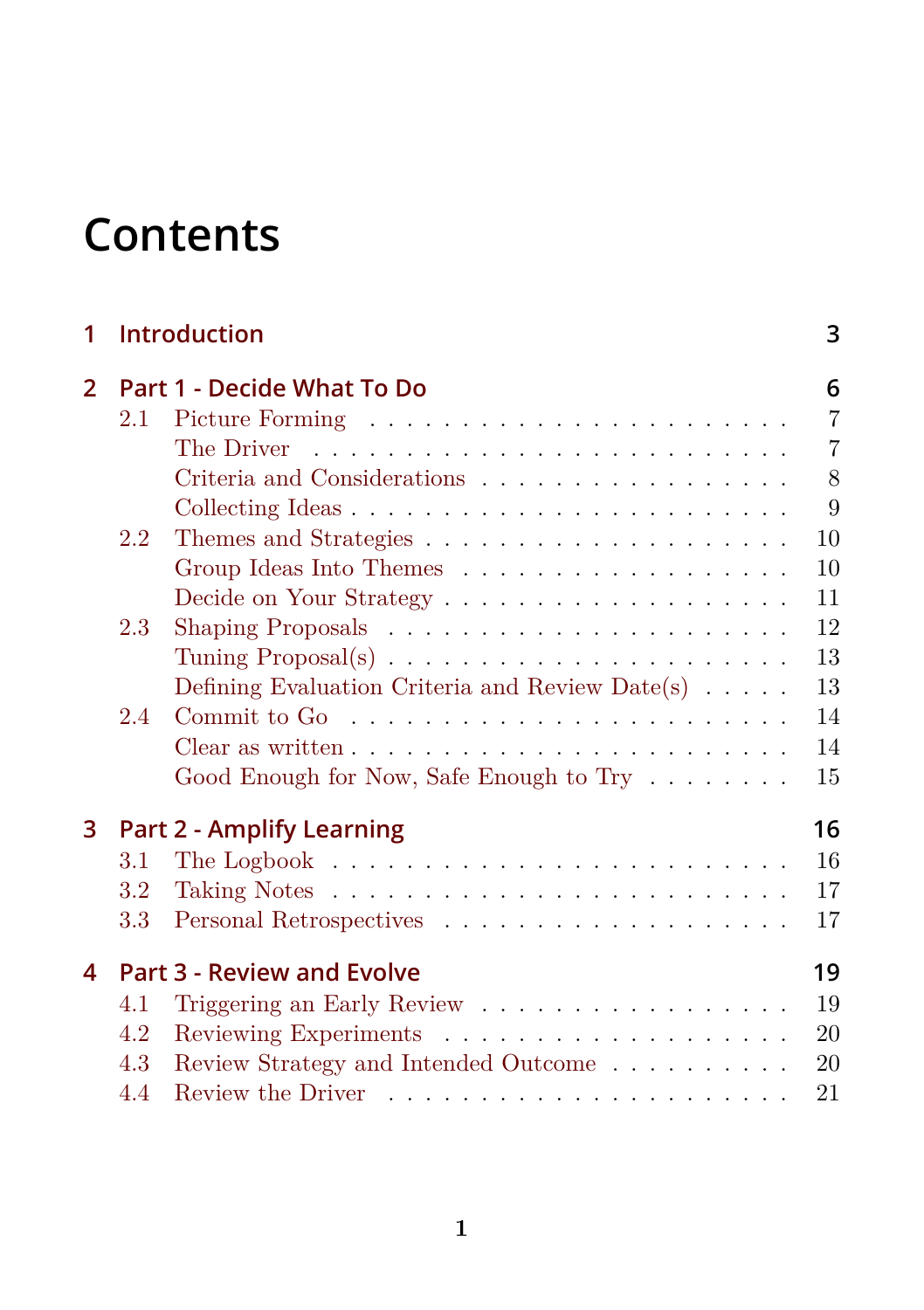| 5. | 5.1<br>5.2<br>5.3        | Part 4 - Navigate via Tensions<br>Collecting and Processing Tensions<br>The Monthly Navigation Session                                                                                                                                                                          | 22<br>22<br>23<br>24             |
|----|--------------------------|---------------------------------------------------------------------------------------------------------------------------------------------------------------------------------------------------------------------------------------------------------------------------------|----------------------------------|
| 6  |                          | Some Consideration for Successful Implementation                                                                                                                                                                                                                                | 25                               |
| 7  | 7.1<br>7.2<br>7.3<br>7.4 | <b>Appendix</b><br>Simple Template for Documenting a Decisions and Exper-                                                                                                                                                                                                       | 26<br>26<br>26<br>27             |
|    | 7.5                      | Driver - Improving My Job Situation $\ldots \ldots \ldots \ldots$<br>Strategy: Gather Just Enough Information for Honest Ex-<br>change $\ldots \ldots \ldots \ldots \ldots \ldots \ldots \ldots \ldots$<br>Other Proposal(s) $\ldots \ldots \ldots \ldots \ldots \ldots \ldots$ | 27<br>27<br>27<br>29<br>32<br>34 |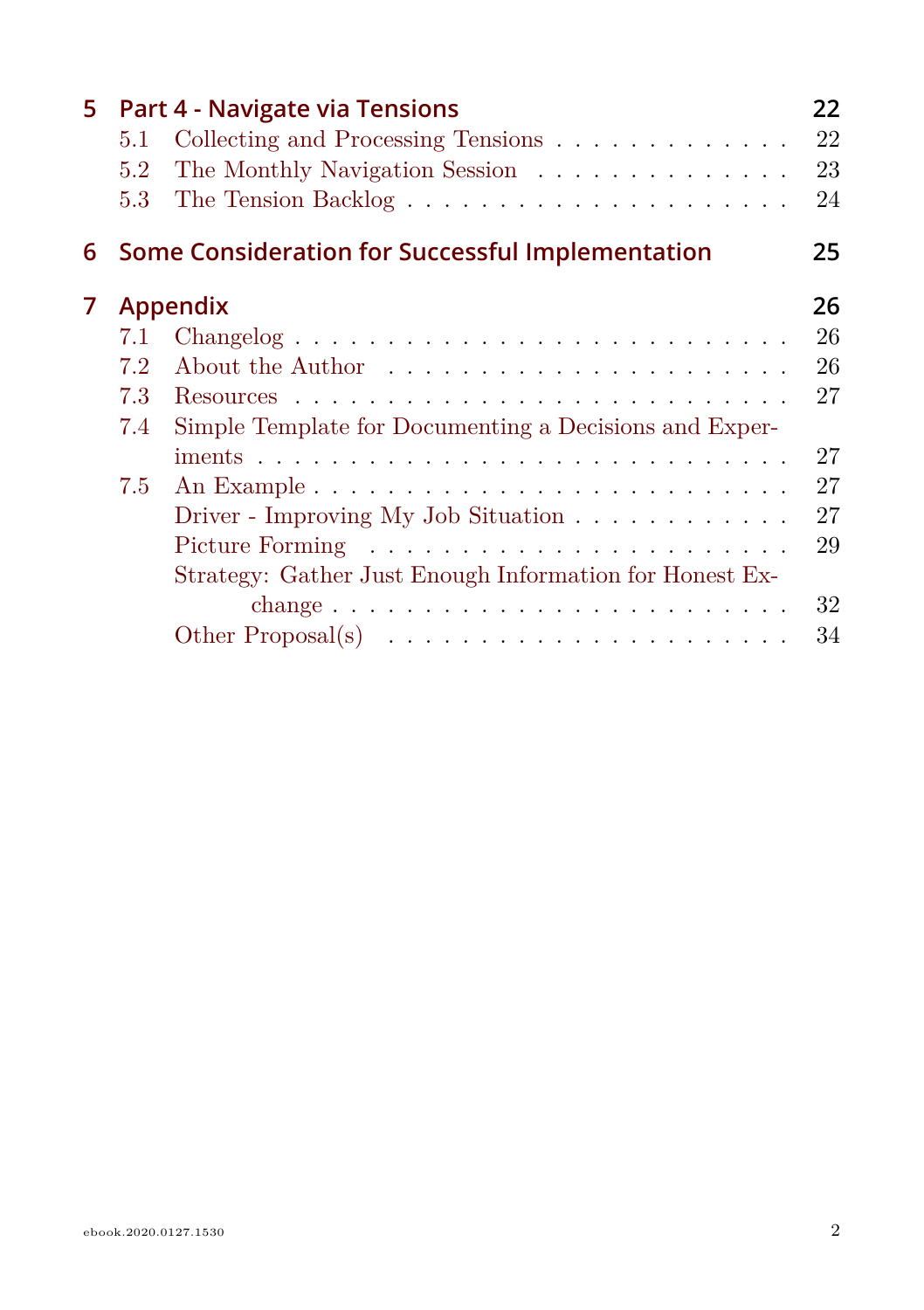## **1 Introduction**

This guide describes the application of Sociocracy 3.0 (a.k.a. 'S3') as a framework for personal development and more mindful being. It can also serve as a method for guiding and documenting one-on-one coaching sessions.

Do you want to improve your communication skills, develop a healthier lifestyle, read more, love more, learn a new language, or ge[t a new jo](#page-6-0)b? *S3 for One* provides you with a structured process to navigate intentional change in your life, be it just a small habit, a big change, a tricky decision or even the discovery of what you want to do with your life.

*S3 for One* is an adaptive process, it allows you to go [as fast or](#page-16-0) as slow as you want (or can). It facilitates understanding about yourself and the situation you're in, and helps you translate this learning into intentional and incremental change. The underlying idea is simple: you assess your situation and your needs (your "driver"), identify possible strategies and decide which one looks most promising, and then you create a series of small experiments to discover whether or not you can successfully implement your strategy. Each experiment will reveal new information about yourself, your situation, and your strategy, so you can easily adapt and evolve your approach.

The first part of this guide ("Part 1 - Decide What To Do (chapter 2)") will walk you through everything you need to do before starting with your first experiment: an assessment of your situation, identifying ideas, deciding on a strategy, defining your experiments, and committing to go. In the second part ("Part 2 - Amplify Learning (chapter 3)"), you will discover a few tools to help you with learning as much as you can from your experiments. The third part ("Part 3 - Review and Evolve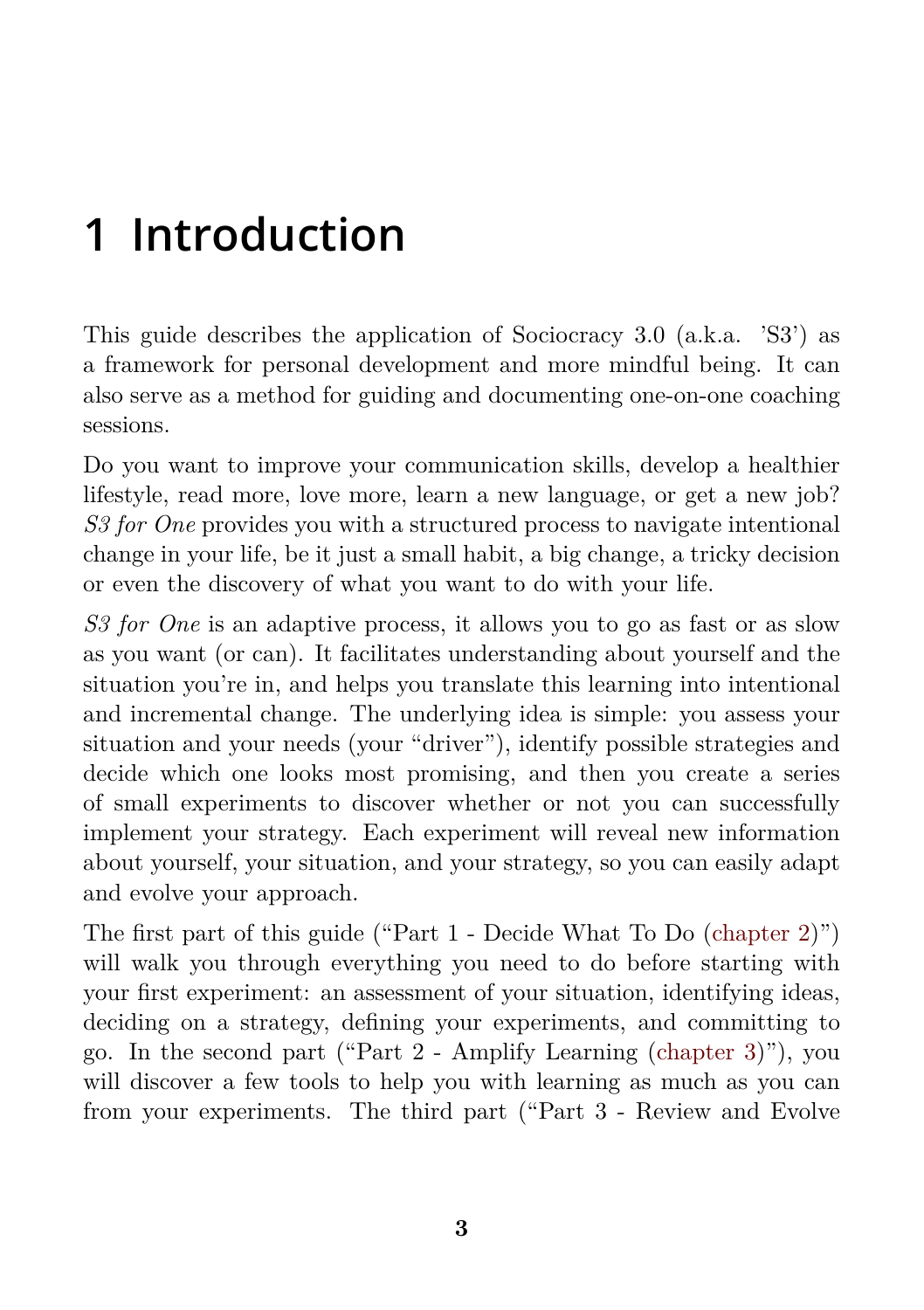

Figure 1.1: S3 for One - An Overview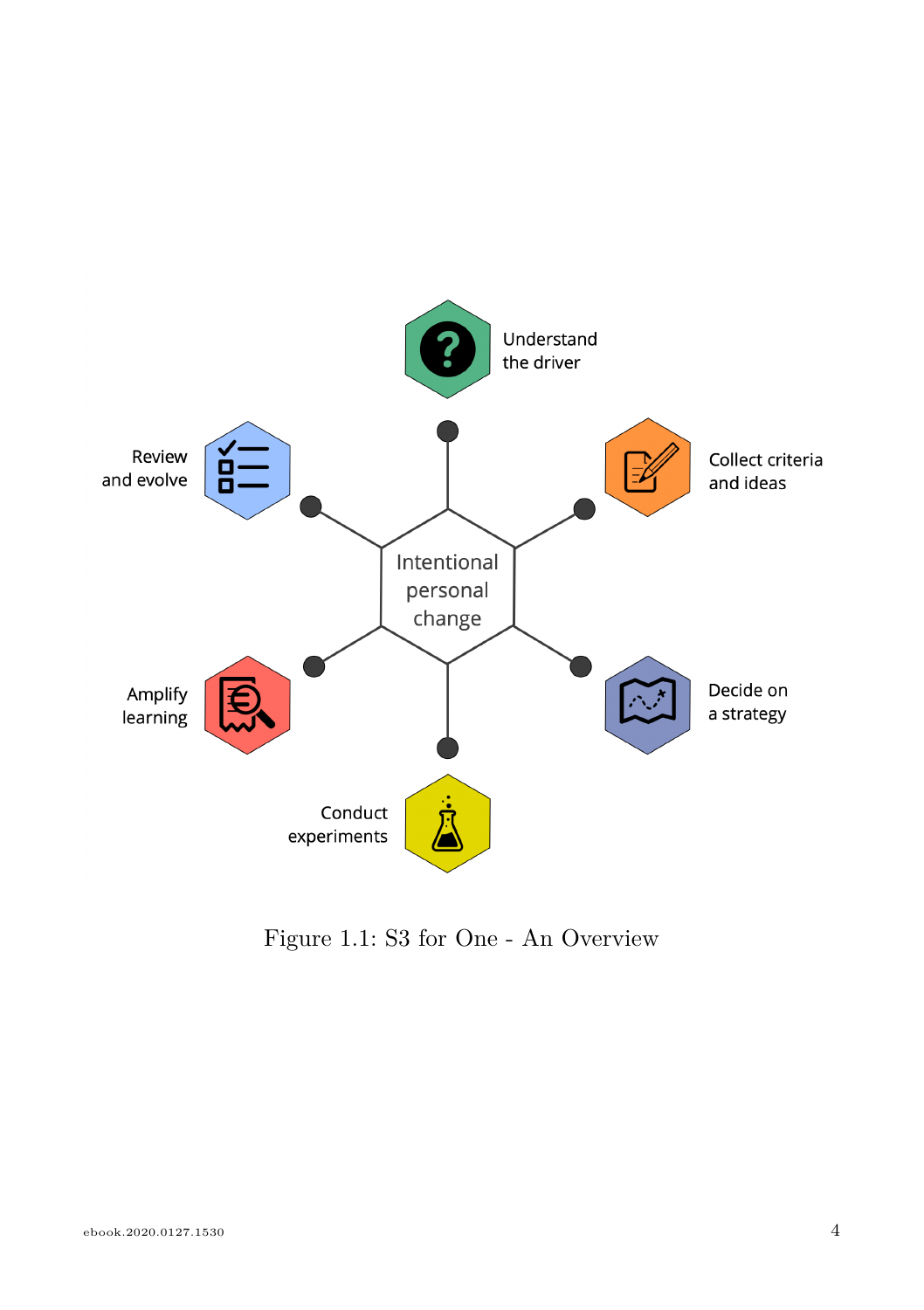(chapter 4)") will show you how to inspect and adapt your strategies and experiments, and the last part ("Part 4 - Navigate via Tensions (chapter 5)") will help you put it all together in a lightweight process.

In the appendix (chapter 7) there's a detailed example so you can take a peek at how all of this fits together and what the results of applying *S3 for One* might look like.

This guide is a work in progress, and a bit rough around the edges, so I'm curious for any questions, comments or suggestions you might have. You can reach me at bernhard.bockelbrink@gmail.com. There's also changelog (section 7.1) so you can see what's new.

The full text of this guide is available as a web page at https://s3 for-one.com, and as an ebook for download, see https://s3-for-one.com/ download.html for details.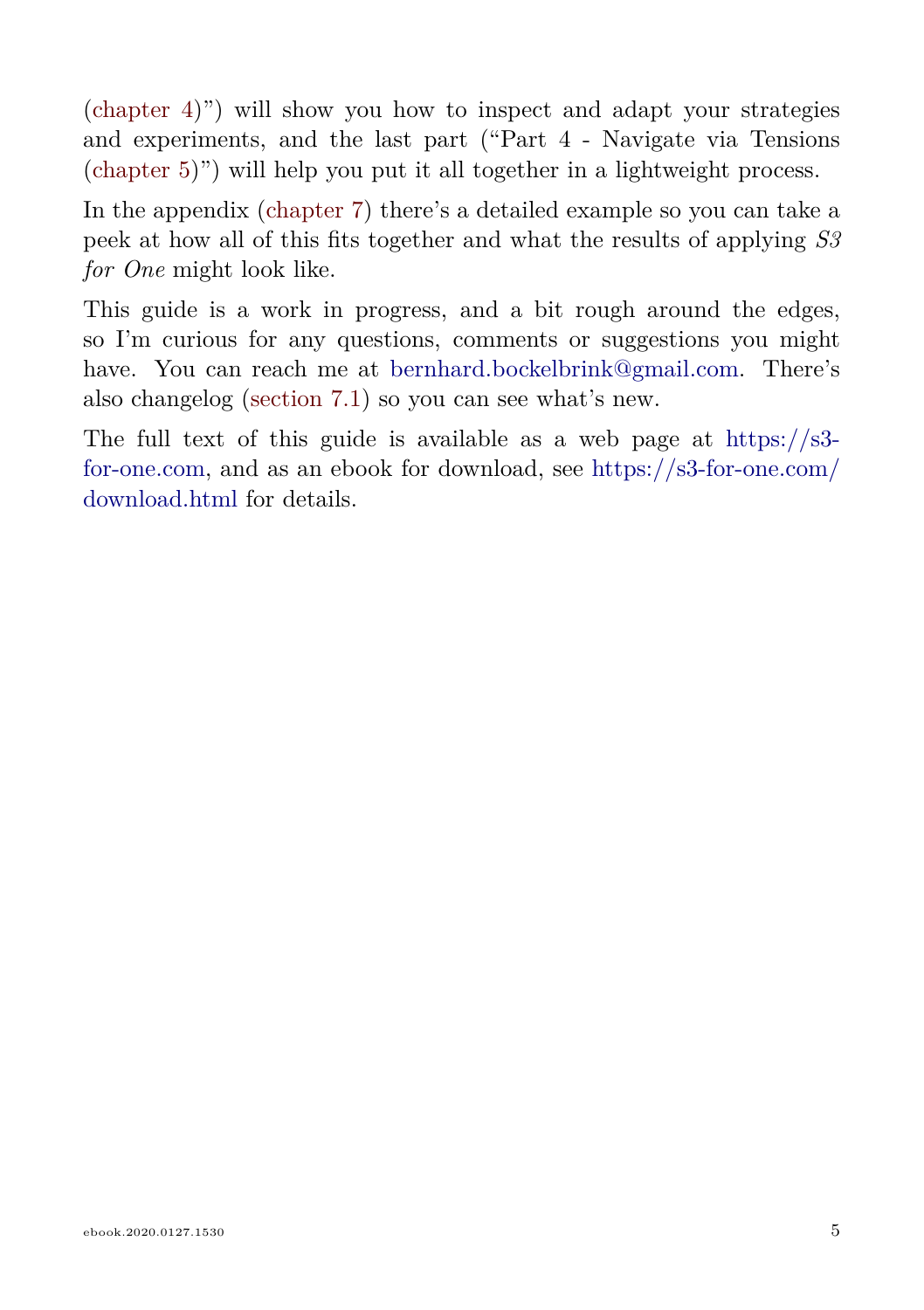## <span id="page-6-0"></span>**2 Part 1 - Decide What To Do**

Many of our decisions, large or small, are made by intuition, and rationalized only after the decision was made. This is what our brains have evolved to excel in, and for many aspects of life - mostly short-term ones - this has proven to be good enough. Seen through the lens of evolution, "good enough" roughly translates to "usually doesn't kill you before you had the chance to produce offspring". Making decisions intuitively is statistically very efficient, especially when facing complexity combined with a lack of available information, and it prevents analysis paralysis. But often our intuition is subject to biases and fallacies (e.g. the sunk cost fallacy), and it even stands in our way when we want to change the way we make decisions or respond to certain situations.

Quite a few of our actions in daily life are not governed by decisions at all, but have been taken over by habits. Habits are a way for the brain to conserve energy, an automated and non-conscious response to a certain stimulus is less "expensive" than thinking and making a deliberate decision.

*S3 for One* brings a more conscious way of making decisions, which also is, incidentally, especially helpful for decisions about influencing your habits. Since all knowledge you have about yourself and your situation is tentative, and influencing your life is a complex matter, it's only reasonable to acknowledge that all your decisions are tentative as well.

That's why it's a good idea to consider all decisions as a series of experiments designed to help you discover your way to respond to a situation.

Conducting an experiment is easy: you try something that you think would work, and you do it in a way you will know whether or not it has worked afterwards. That way, even when your experiment fails, you will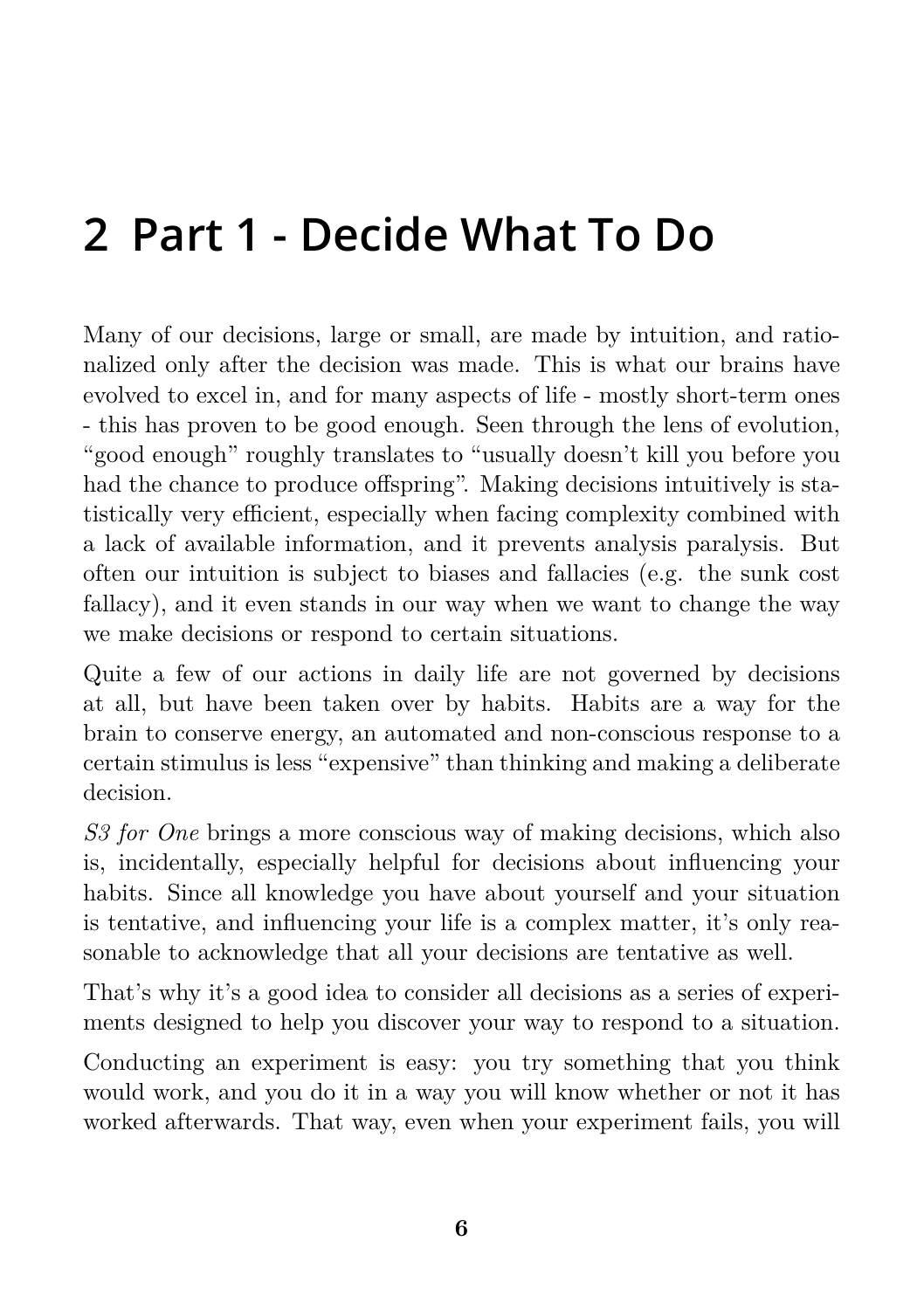have learned something you can use for creating new and incrementally better experiments.

Deciding on what could be the next experiment is often relatively painless, especially in a complex situation, as it only needs to be *good enough for now, and safe enough to try*, instead of aiming for perfection. You can then use what you learned in this experiment to design the next one, and iteratively evolve the decision until it works for you.

Making a decision, or creating an experiment happens in four main phases:

- 1. Picture forming: making sense of the situation and collecting ideas
- 2. Deciding on a strategy
- 3. Preparing the actual decisions or experiments
- 4. Committing to run the experiment (or implementing the decision)

## **2.1 Picture Forming**

In the phase of picture forming you will assess the situation and describe it in a special format, then you will reveal the scope of the issue by gathering criteria and considerations for solutions, and finally you will collect ideas you to later use as a basis for your strategies and experiments.

### **The Driver**

When we think about a project, or something we want to change in our lives, we often tend to focus mostly about outcome or goals, without considering much why we want to go there in the first place. So whatever it is you want to achieve, it's always a good idea to get a clear understanding what motivates you to act: what is your situation, and what are your needs. In S3, this is called the *driver*, and there's a simple format for mapping it out: first describe the situation by listing facts and observations, then identify your needs (or requirements) that exist within the situation.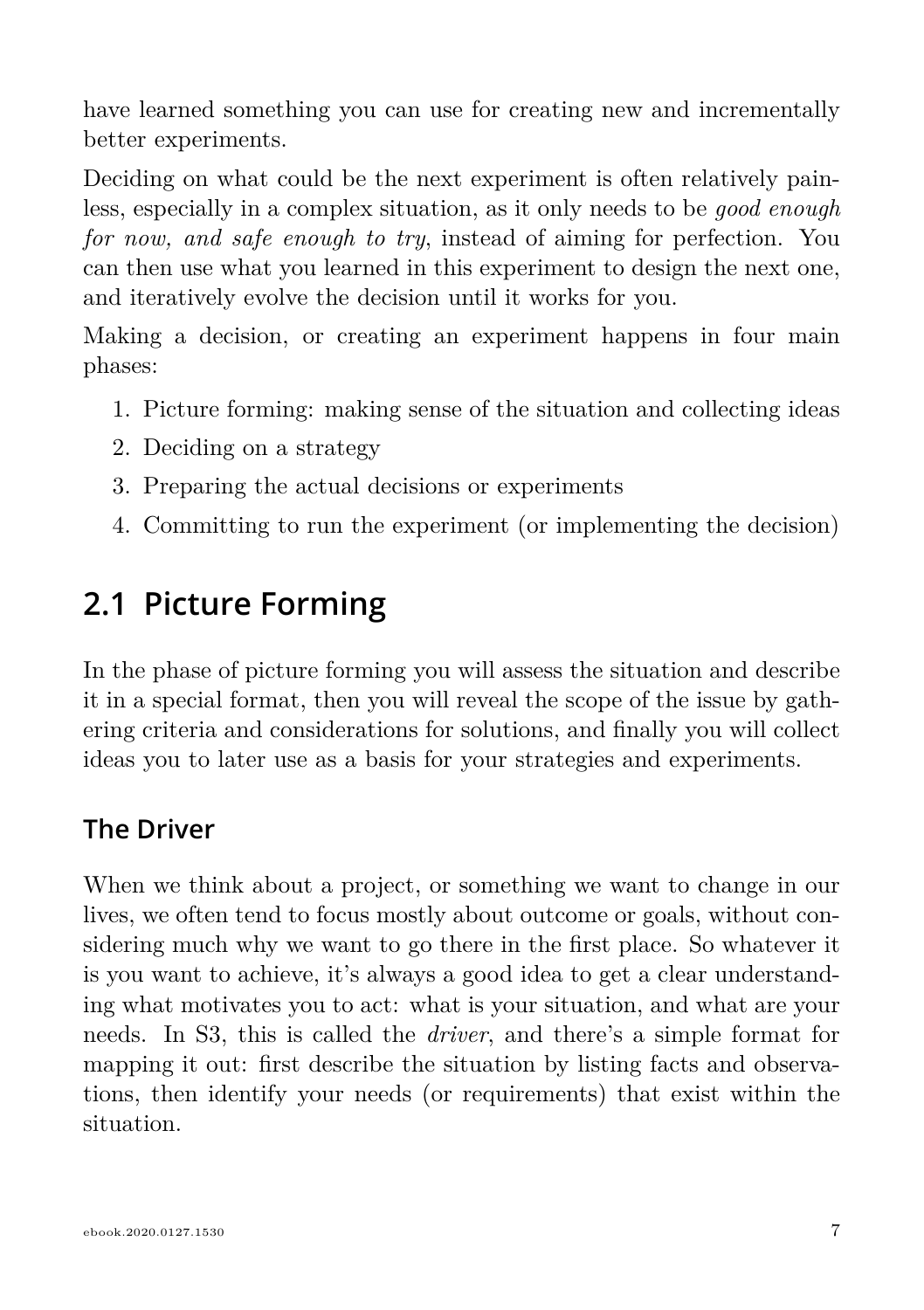

Figure 2.1: Picture Forming Overview

Aim to keep it as short and to the point, but make sure it has enough details so you can return in a couple of weeks and still understand your thoughts. There's an example how that might look like in the appendix. You might want to give your driver a name so you can easily reference it when you discuss it or think about it. You can also come up with a short phrase to sum up your driver.

While it's important to have a clear understanding of your driver, don't get lost in the details, you can usually describe a driver that's good enough to go in 5–10 minutes. Whenever you learn something new about that driver, you can simply update your description, you will even schedule periodic reviews.

#### **Criteria and Considerations**

With the driver in front of you, now it's time to take a look at the scope of the issue. The goal here is to create a list that covers all relevant aspects: What are criteria for a successful solution? What do you need to find out or research? What are things you need to keep in mind?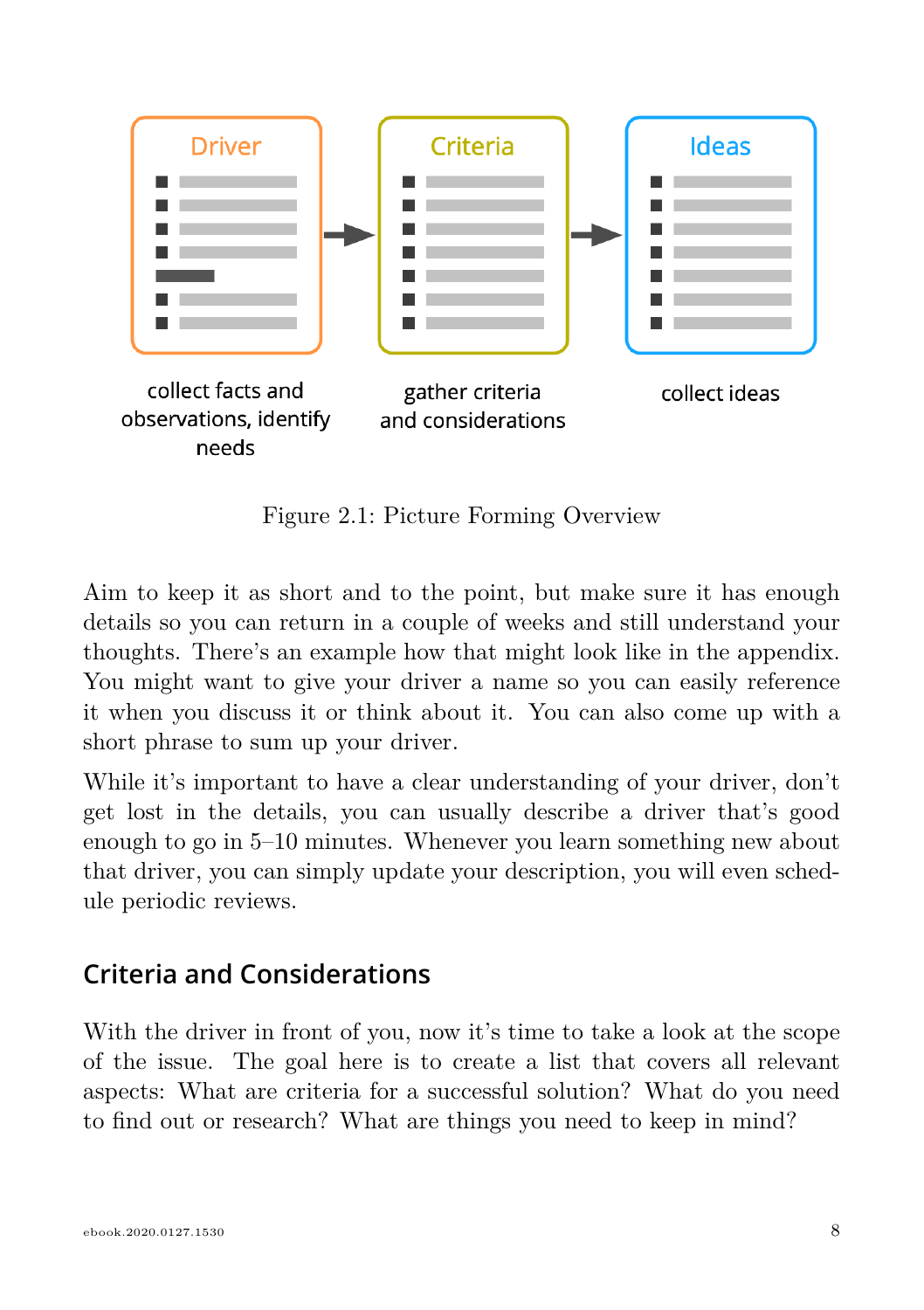You will later use this list first as guide to develop ideas for solutions, and then as a "checklist" to find out whether or not proposals for experiments (or decisions) are reasonably complete.

To that end, it helps to write down questions instead of just bullet points. Questions inspire creativity and make it easier to be more specific: When thinking of "budget", you could use "How much is my budget?", and "How can I make sure to stay within budget?" to cover two distinct aspects of budgets. Instead of "action plan" you might ask "What could be a good first step?".

Time-box yourself to 5 minutes, then pause and check whether or not your list of criteria and considerations is reasonably complete. Extend the time-box if necessary.

When you're done, go through the list once more and mark those questions you consider essential as criteria (e.g. with a "C"), those are the ones you will need to address in the next step. The others are optional considerations.

### **Collecting Ideas**

Using the driver and your list of criteria and considerations as a guide, you begin collecting ideas as ingredients for your experiments. Treat this like a brainstorming session, go for quantity instead of quality, don't judge or evaluate your ideas, just write down as many as you can. Ideas can be just tiny steps or broad sweeps, they can build on other ideas, or contradict them, anything goes.

If your creativity runs dry, here's three simple ways to rekindle it

- 1. Start at the top of your list of ideas and look for ideas you can build on, expand on, or even take its opposite
- 2. Look at your driver and see if there's a fact, observation or need your ideas don't cover yet
- 3. Go through your criteria and considerations and identify those in need of more ideas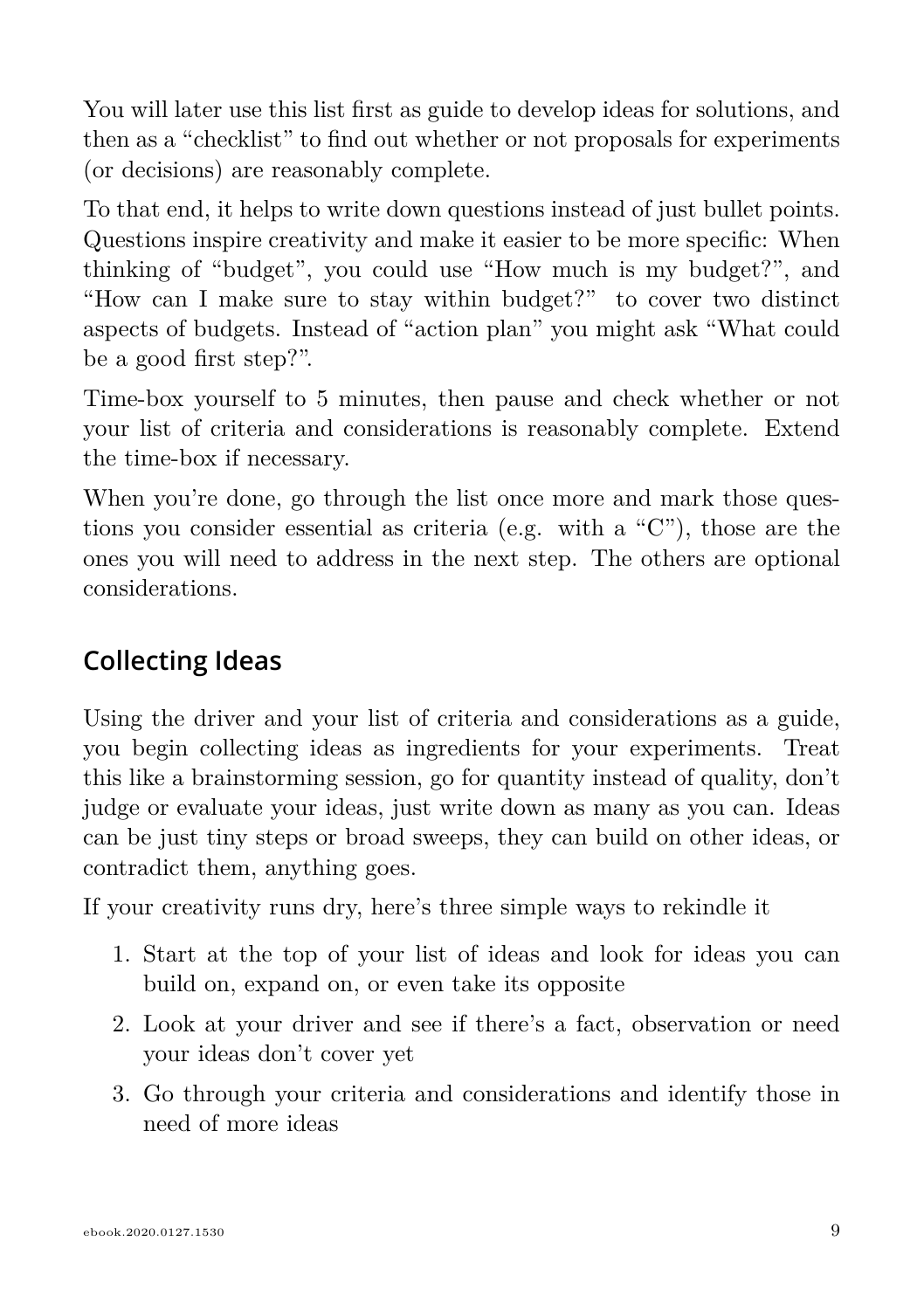You're done if you have at least one idea to match each criterion and each need. Duration of this phase is highly dependent of the complexity of the driver and the number of criteria and considerations, but with a bit of practice you can do a lot in 10 minutes.

### **2.2 Themes and Strategies**

After you have collected enough ideas, you group them into themes so they're easier to manage. With the themes you may be able to identify different or even conflicting approaches, these are your potential strategies. You will pick the strategy that appears to have the highest chance of success, and define its intended outcome.



Figure 2.2: Themes and Strategies

### **Group Ideas Into Themes**

When you have lots of ideas, themes will help you pick a strategy, and make it easier to integrate several ideas to form your first experiment(s).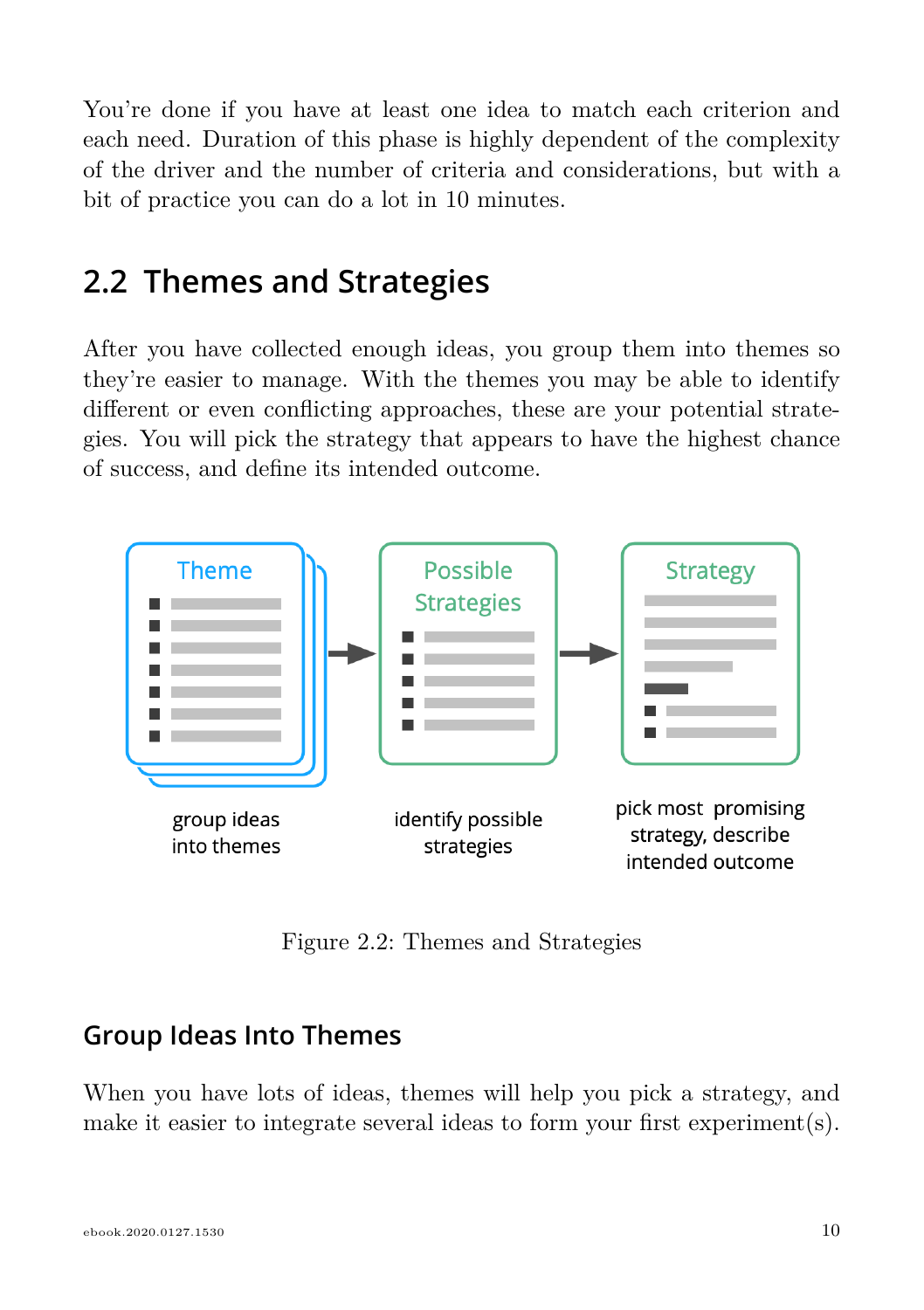Go through the ideas you have collected, see which ones are similar or related and group them together - these are your themes. If you spot dependencies or conflicts, mark the ideas accordingly. Once all ideas are sorted, try and find a name for each group. Aim to keep themes clearly separated and avoid too much overlap. Depending on your scenario and the number of ideas this will probably take 10–15 minutes.

It's not uncommon that new ideas emerge while grouping the existing ones, because the grouping activity gives you a different focus. Add as many new ideas as you see fit.

### **Decide on Your Strategy**

A **strategy** is a general approach how to respond to a driver. Think of a strategy as the outline of a plan, rather than a detailed turn-by-turn guide.

For many drivers, there's several possible ways how to get there, and you need to figure out which one is right for you. Following a strategy makes sense for mid- to long-term projects, the strategy provides the general direction and serves as a guideline when developing the individual experiments. A strategy should be in line with your values and your personality, so you can act with integrity. Strategies can also evolve over time, as the results of experiments indicate more effective ways to do things.

For many smaller projects, it's over the top to create a strategy, in that case you simply continue without one and skip this part of the process. . You can always add one later if you discover you need one.

Creating a strategy has three simple steps:

1. **Identify possible strategies**: Can you identify several substantially different strategies to tackle your issue? Consider the driver, the criteria, ideas and themes you collected, and try sketching out a few possible strategies, taking into account conflicting ideas and dependencies. Sometimes you don't see different strategies, so you simply take the obvious one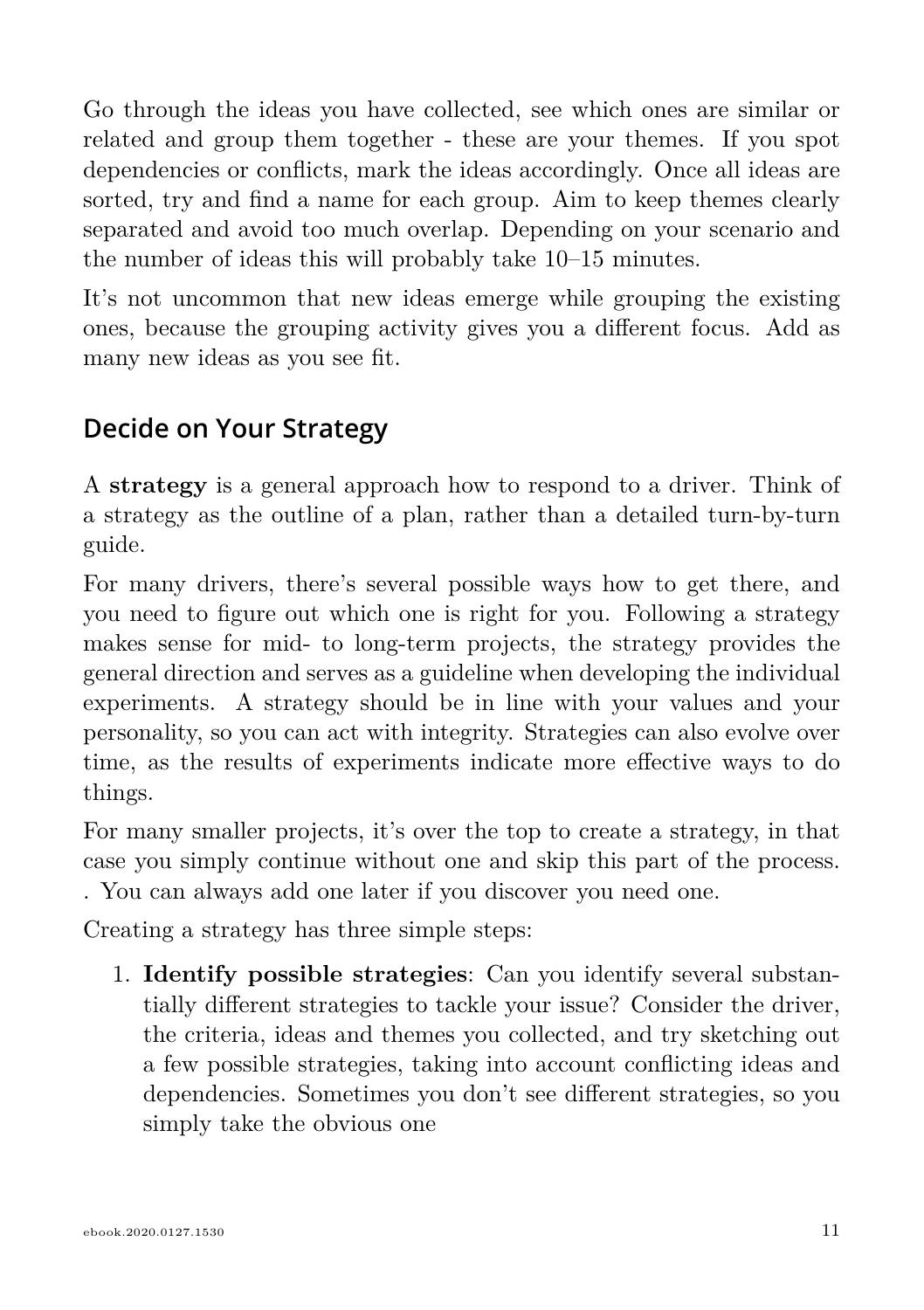- 2. **Pick a strategy**: Take a look at the possible strategies and select the one which appears to be most promising to you. There's no need for deep analysis here, you will have the chance to inspect and adapt this decision later in the process.
- 3. **Describe Intended Outcome**: What is the intended outcome of your strategy? A good description of an intended outcome is a list of simple and measurable (or falsifiable) statements. Look to your criteria and considerations, each of those will hint at one or even several statements, but not all might be relevant to your strategy.

### **2.3 Shaping Proposals**

You're clear about your situation and motivation, have collected criteria and ideas, and maybe even have defined your strategy, so everything's set for creating your first experiment.



Figure 2.3: Shaping Proposals Overview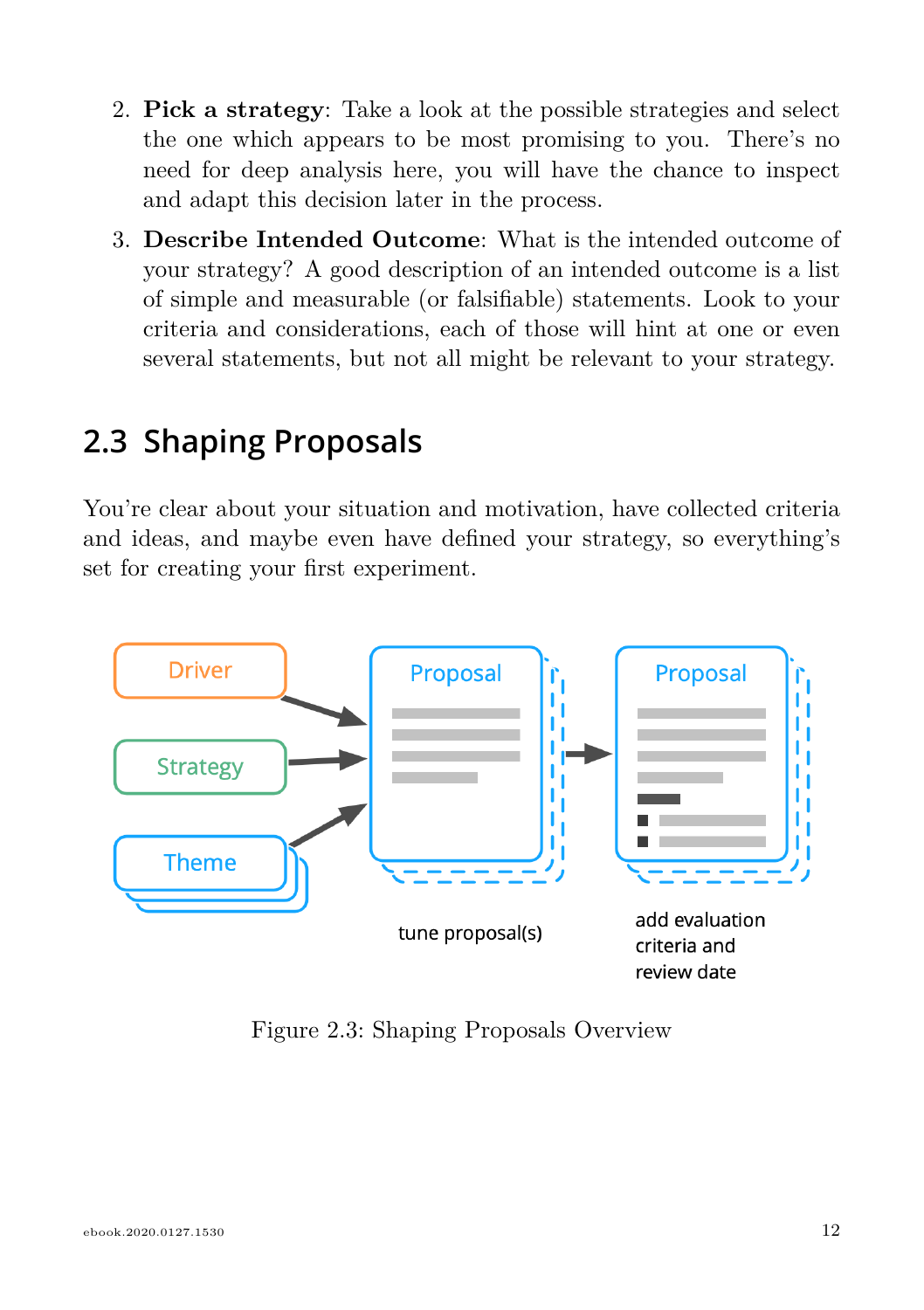### <span id="page-13-0"></span>**Tuning Proposal(s)**

The ideas you collected are most likely too many to implement all at once, and usually don't form a consistent whole, you will find contradictory ingredients and some gaps in need of bridging.

It's a good idea to create an ordered backlog of the ideas (if you have defined a strategy, you would limit yourself to those ideas relevant to that strategy), using these questions as guides:

- What is the most important aspect for me to address?
- What carries the highest personal risk for me?
- Where's the highest uncertainty?
- What are dependencies?
- What do I need to learn/research?

### <span id="page-13-1"></span>**Defining Evaluation Criteria and Review Date(s)**

How do you know whether or not your experiment was a success? How can you determine when it's time to stop and try something else?

You need to be clear about your assumptions and expectations, what do you expect to change through running the experiment. Are your expectations SMART? (Specific - Measurable - Attainable - Realistic - Timed)

Again, look at your driver (facts, observations and needs) as well as your criteria and considerations as a guide for defining simple metrics and be specific what range of measurements you would consider the experiment a success.

The key concept here is falsification: what would you accept as evidence that your assumptions have been wrong? Its imperative to think about this before you start the experiment, because after the start all kinds of cognitive biases may kick in (e.g. sunk cost fallacy), preventing you from making a rational decision.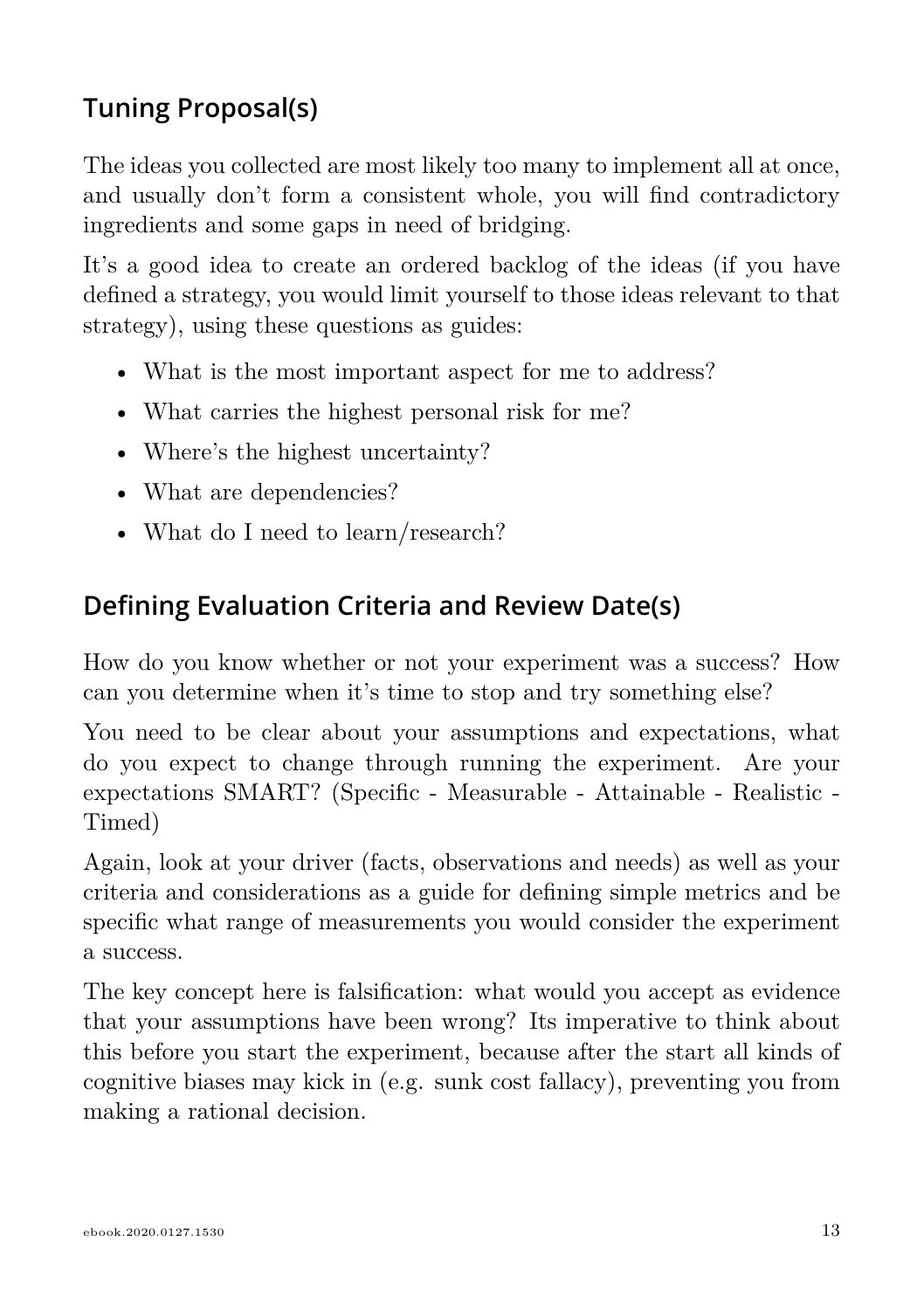More evaluation criteria, complex metrics, and more data points can jeopardize experiments. If something is hard to measure, chances are you won't consistently sustain the effort of measuring, which will reduce or even eliminate your return on investment of running the experiment.

So if you discover you need a lot of evaluation criteria to measure successful outcome, and you shiver when thinking about taking all those measurements, it's probably a good idea to return to the tuning phase and reduce complexity of the experiment.

Time box yourself to 10 minutes, at first, defining good evaluation criteria may seem hard, but after a few experiments you will have picked up that skill.

The last step is scheduling the first review: when will you evaluate outcome and make a decision whether to stop, continue or evolve the experiment? With most experiments, you might want to do this after one month, even earlier when you believe there's a high risk of failure. You will set the date for the following review in the review.

### **2.4 Commit to Go**

Before you start, you should take one last good look at each of your proposals and determine if it's good to go.

### <span id="page-14-0"></span>**Clear as written**

Is the proposal documented in a way you will understand it a few months down the road? Now's the time to make amendments, because memory is a tricky thing and guessing and misunderstandings down the road often invalidates the learning from your experiments (and sometimes even without you noticing, which is the worst kind of waste).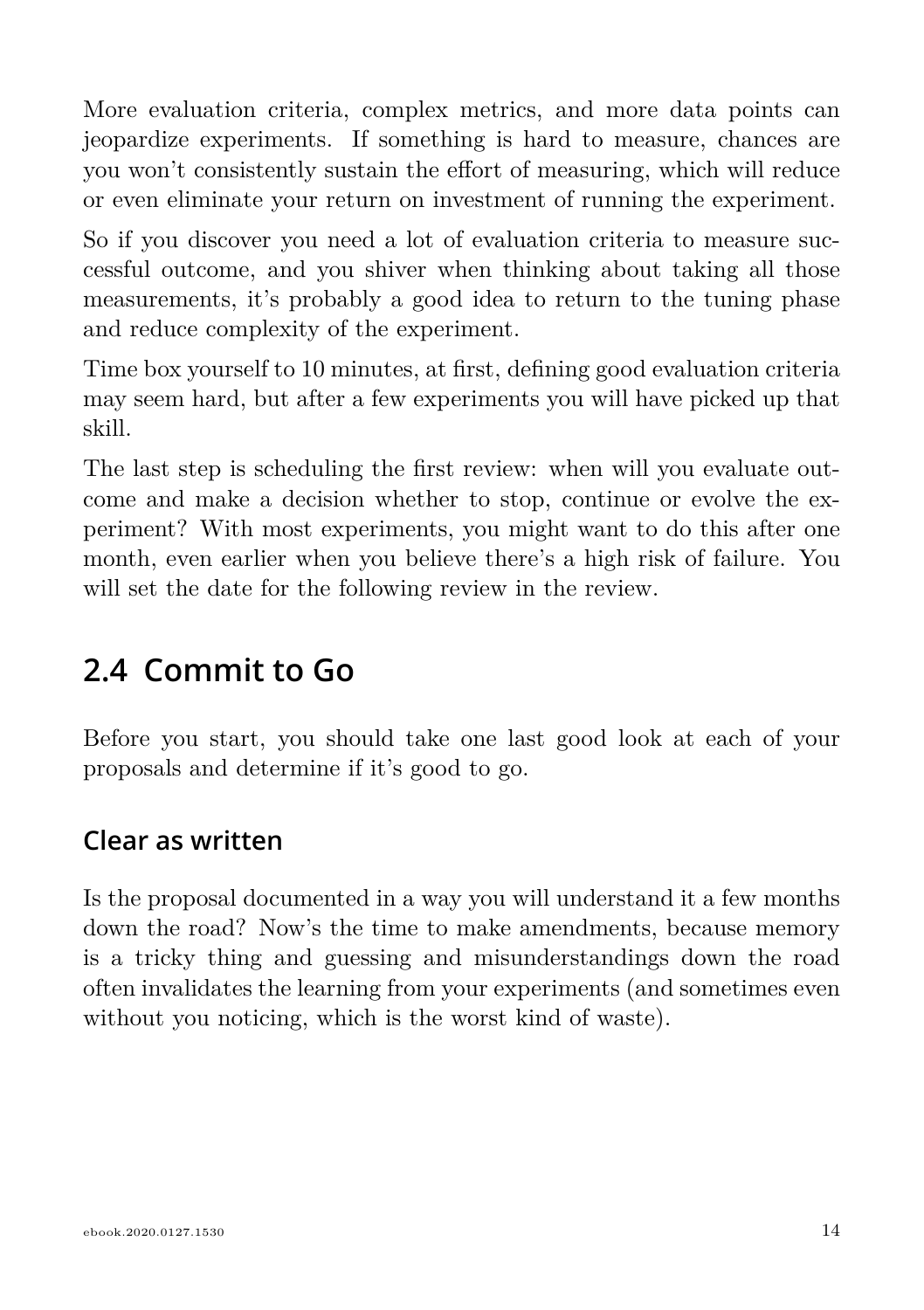

Figure 2.4: Commit to Go

### <span id="page-15-0"></span>**Good Enough for Now, Safe Enough to Try**

A proposal does not need to be perfect, you will tune and evolve it as you go. Still it has to be good enough for now, and safe enough to try, with no obvious flaws. Here's some questions to evaluate your proposals with:

- Do I think I can pull this off, or am I trying something that does not match my skills and my personality?
- Will this make a difference for me, is this the best use of my time?
- Is there some resistance within me?
- Can I start right away, or is there something missing or unclear?
- Is there a risk I'm uncomfortable with?
- Can I simplify this proposal?

If the proposal passes this test, and if you don't find any other objection against going forward with this experiment, put the review date in your calendar and commit yourself to start.

Congratulations, this is a time to celebrate. Then you can begin to put your plan into action.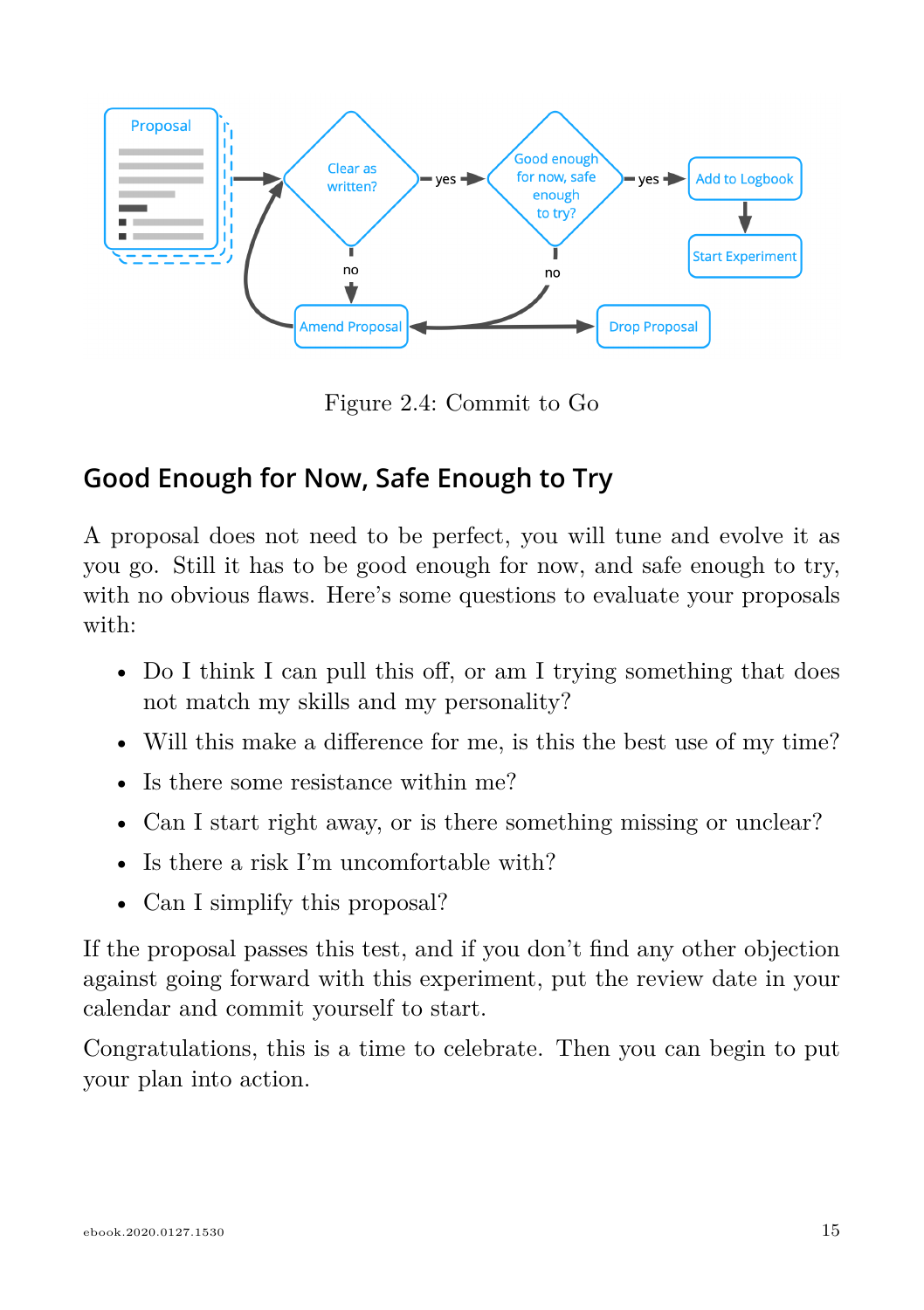## <span id="page-16-1"></span><span id="page-16-0"></span>**3 Part 2 - Am[plify L](https://simplenote.com)[e](#page-16-2)arning**

Tbd.

### **[3.1](https://workflowy.com/) [T](#page-16-3)he Logbook**

<span id="page-16-2"></span>Y[ou need to develop](https://simplenote.com) and maintain a logbook for tracking all relevant in[formation, otherw](https://evernote.com)ise you will not be able to reap the full benefit of a st[ructured approa](https://trello.com)ch.

<span id="page-16-3"></span>T[o make this work for yo](https://sheets.google.com)u, you might need to develop your system which m[akes it easy to docu](https://dayoneapp.com)ment progress/metrics and experiences. Your syste[m you should be simple, fast, flexibl](https://www.omnigroup.com/omnioutliner/)e, portable and pleasant to use. [Whatever works for you is](https://www.carbonfin.com/) great. If your prefer a digital solution, you m[ight want to take a](https://workflowy.com/) look at Simplenote<sup>1</sup> (web, Windows, Mac, Linux, iOS, Android, Kindle Fire), Evernote<sup>2</sup> (web, Windows, Mac, Android, iOS), Trello<sup>3</sup> (web, iOS, Android), Google Docs<sup>4</sup> and Google Sheets<sup>5</sup> (web, iOS, Android), and Day One<sup>6</sup> (Mac, iOS)

I find that Outliners (e.g. OmniOutliner<sup>7</sup>, Carbon Fin Outliner<sup>8</sup>, Work-Flowy<sup>9</sup>) or digital whiteboards are helpful for picture forming and defin-

<sup>1</sup>https://simplenote.com

<sup>2</sup>https://evernote.com

<sup>3</sup>https://trello.com

<sup>4</sup>https://docs.google.com

<sup>5</sup>https://sheets.google.com

 $^6$ https://dayoneapp.com

<sup>7</sup>https://www.omnigroup.com/omnioutliner/

<sup>8</sup>https://www.carbonfin.com/

<sup>9</sup>https://workflowy.com/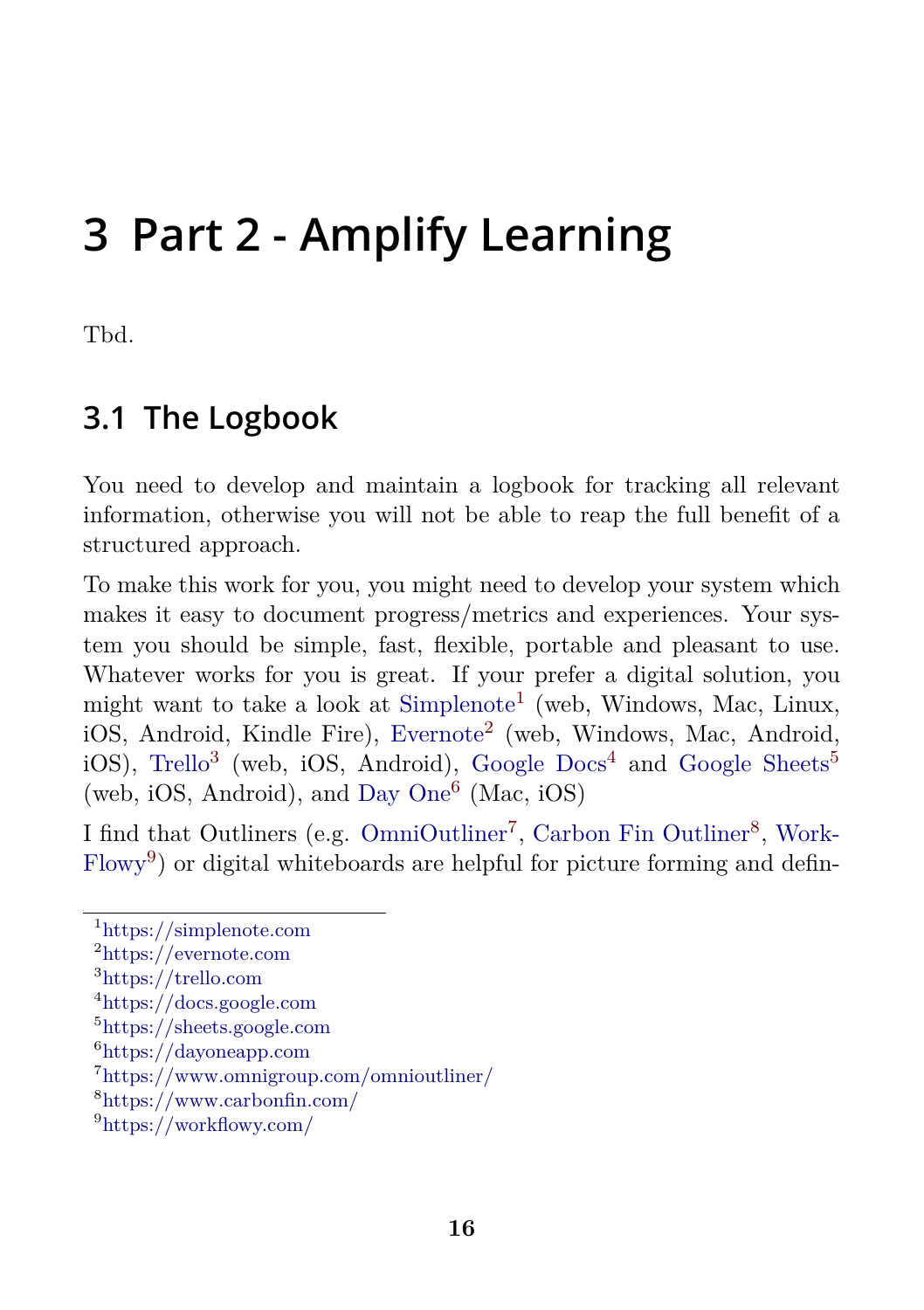<span id="page-17-0"></span>ing and evolving your experiments, as they allow for quickly re-arranging and grouping things, especially on touch screens.

### **3.2 Taking Notes**

<span id="page-17-1"></span>To make sure you make as much as possible from your experiments, it's not enough to just document your drivers, strategies and experiments, you most likely also need to take notes as you go.

There's three levels of logging, the more you log, the more you'll learn:

- the metrics you committed to
- experiences and thoughts you had when conducting the experiment
- a personal diary of thoughts, experiences etc. which are seemingly unrelated to your experiments, b[ut m](#page-17-2)ay offer valuable insights later

As you are conducting experiments which will often affect your general wellbeing or emotional state, a personal diary is helpful to see correlations between experiments and the "rest of your life", you will often have valuable insights and ideas as you write your diary.

### <span id="page-17-2"></span>**3.3 Personal Retrospectives**

A personal retrospective is a session where you reflect on either a certain period of time or a finished project or experiment in order to identify patterns and discover growing edges as well as possible improvements. A retrospective usually has 5 phases:

1. **Setting the stage**: review your notes from the last retrospective on what you wanted to improve  $10$ , tune in to the subject of the retrospective, get in the mood for reflection

 $10$ if you have any notes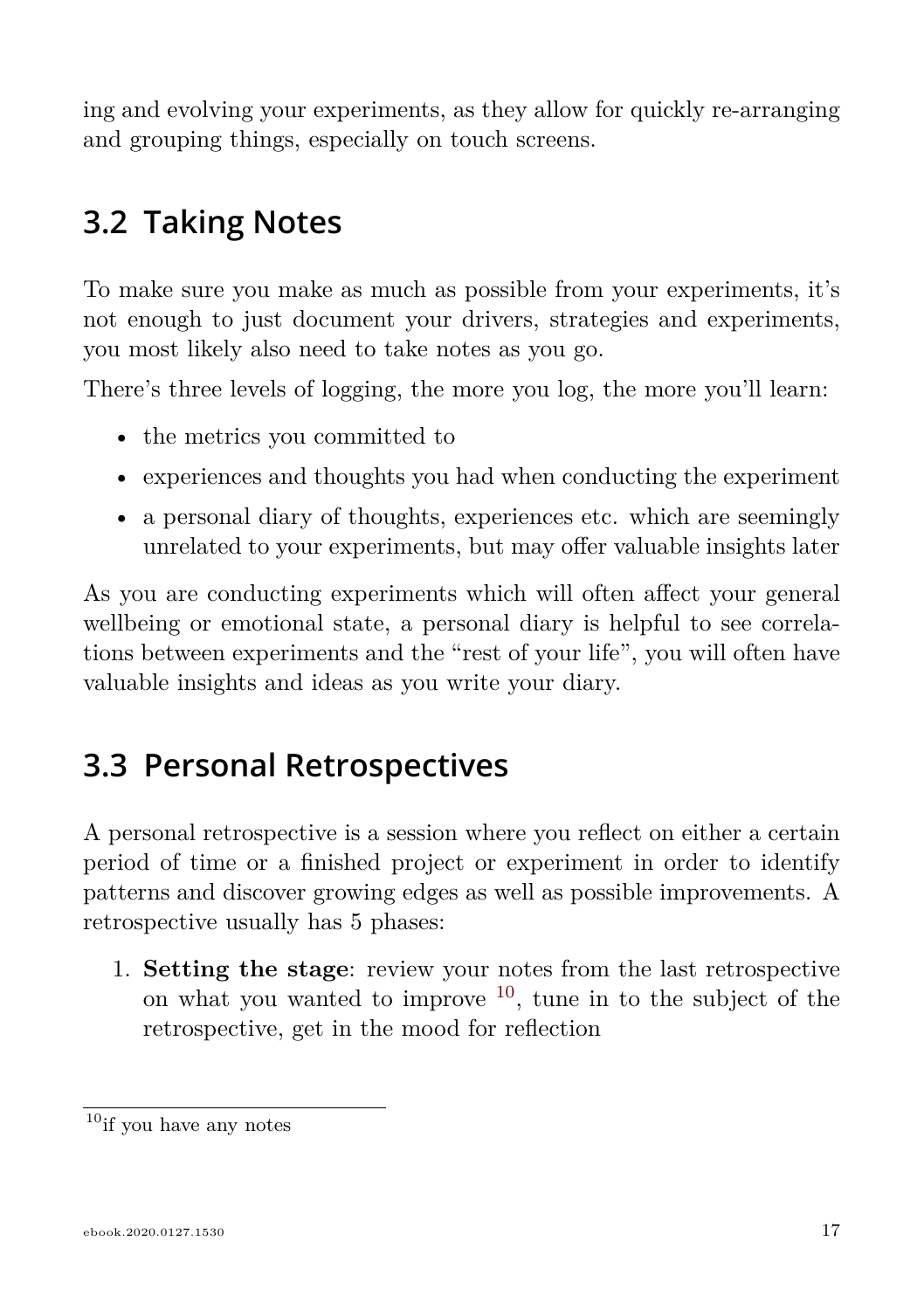- 2. **Gather data**: review your logbook or diary, maybe sketch out a timeline with the most important events to jog your memory
- 3. **Generate insights**: make a list of the patterns, anomalies and tensions you recognized when gathering data
- 4. **Decide what to do**: pick the top three items from your list and decide what to do about each of them. Sometimes the result will be a task or an action you can do right on the spot, sometimes you will schedule it for later, and sometimes you will simply update a driver, strategy or experiment. Take a look at the rest of your list, maybe there's one or two things you want to add to your *tension backlog* (explained in more detail in Part 4 - Navigate via Tensions). There's no need to keep everything, the important stuff will inevitably come back.
- 5. **Close the retrospective**: Do a quick review of the retrospective, what did you achieve in this retrospective, what can you improve next time?

For each of the phases, there are many different ideas and formats, which will probably be discussed in a later version of this guide.

A weekly retrospective might just take 10–15 minutes, if you reflect on a project or experiment, it will take a bit longer, but rarely more than 30 minutes.

**Tools for retrospectives**: The possibilities are endless, you can do a retrospective on a piece of paper, in a notebook, on a whiteboard, on a wall or desk using sticky notes, on a tablet (using a note taking app, or even a drawing app) or with a computer (using any word processor, outliner, text editor).

**Documenting the retrospective**: The relevant output of a retrospectives is the actions you planned and your notes about what to improve in the next retrospective. Some people prefer to record the whole retrospective in their [logbook][], however that is entirely optional.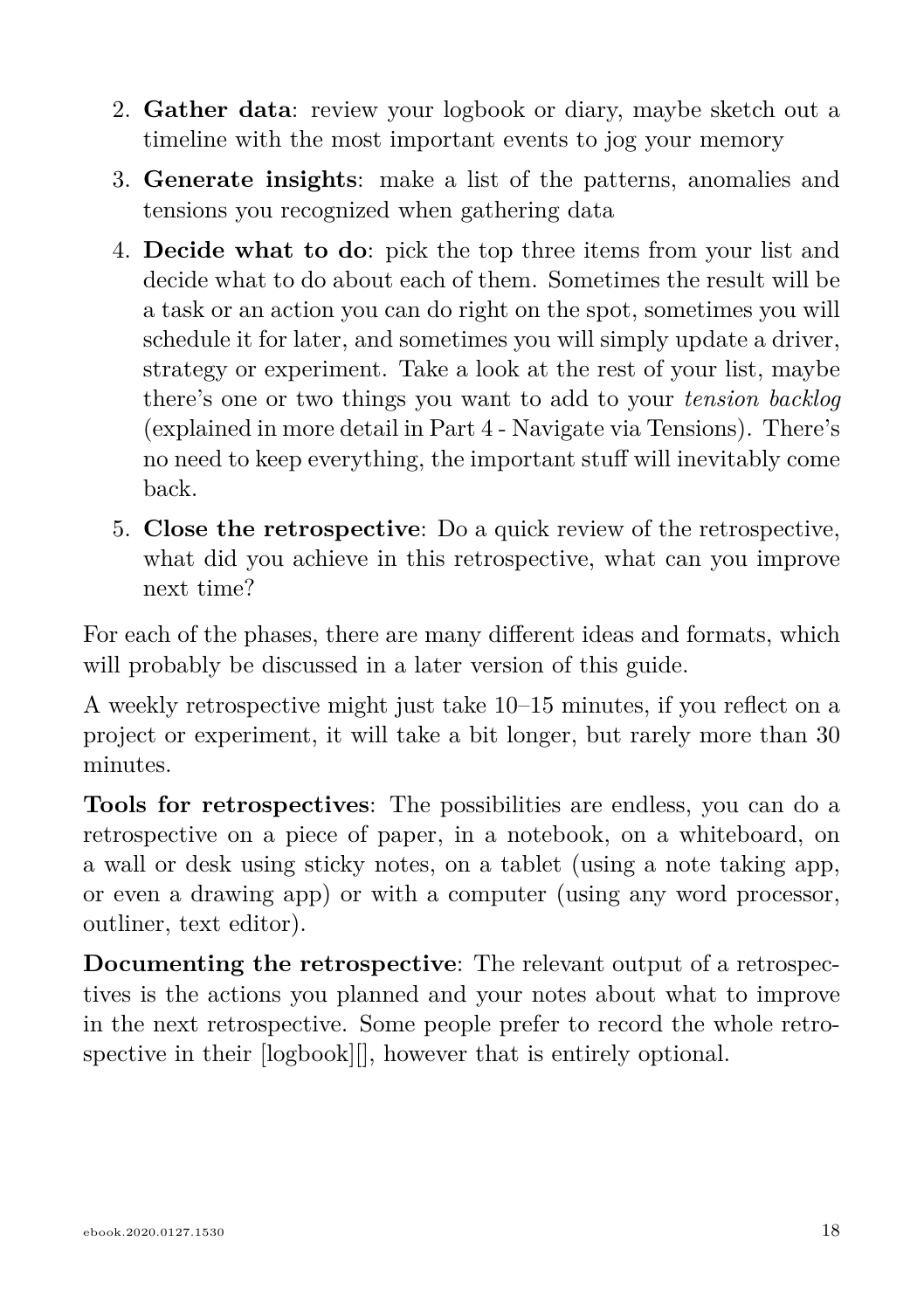## <span id="page-19-0"></span>**4 Part 3 - Review and Evolve**

On a regular basis you will spent a few minutes with each of your drivers, strategies and experiments so that you can continuously evolve and adapt them as you learn. After each review, make sure to schedule the next one. For new experiments, you should aim for a short cadence, like a couple of weeks, but after a few iterations it's ok to do a review only once or twice a year.



Figure 4.1: Review and Evolve

### <span id="page-19-1"></span>**4.1 Triggering an Early Review**

Whenever you discover a significant tension with a driver or one of your experiments, you can trigger an early review, as waiting for the scheduled review is probably a waste of time. Make a note in the logbook of the reasons for reviewing early for future reference.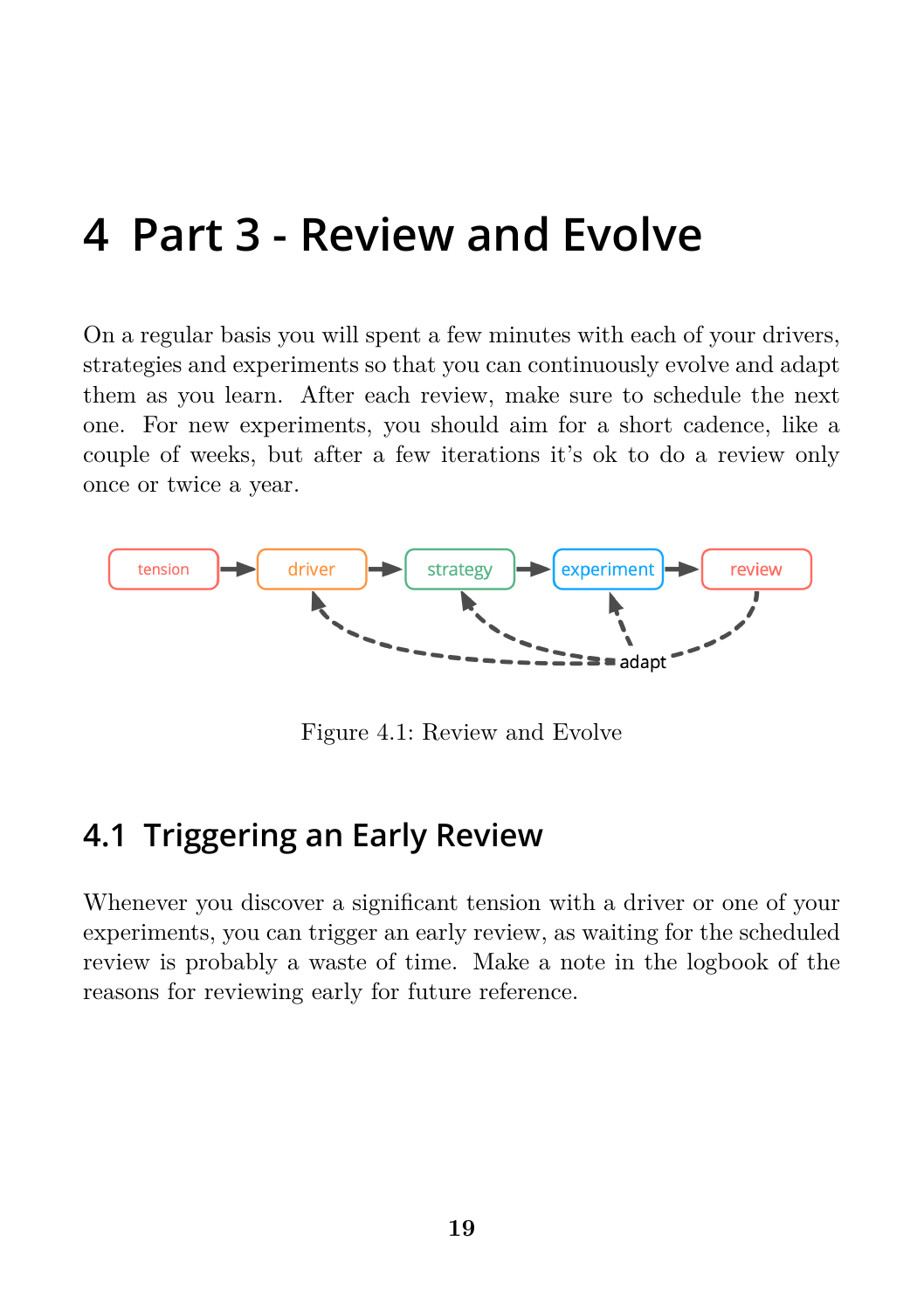### <span id="page-20-0"></span>**4.2 Reviewing Experiments**

For the regular review of an experiment, you need your logbook and about 10 minutes of quiet time.

Review the experiment and your notes, and then answer these questions:

- Is the experiment on track?
- Did I learn anything I could use to update the experiment?
- Did I do all l committed to doing? If not: why not? What can I learn about myself to update the experiment to increase my chances of success. Are there implications for the strategy or the driver?
- Is the experiment still of value to me, or does it make more sense to stop it and invest my time in something else?

When reviewing an experiment, you might learn something about your strategy or your driver, so sometimes it makes sense to schedule an early review of strategy, driver, or both.

### <span id="page-20-1"></span>**4.3 Review Strategy and Intended Outcome**

A strategy should change with what you learn about yourself and your environment as you conduct experiments. Some strategies (as well as the intended outcomes) just need to be tweaked a little now and then, with other strategies you eventually discover that you better drop them and develop a new one.

Here's a few useful questions to help you review strategies quickly:

- Is the strategy still viable, can I still create new experiments that bring me closer to the intended outcome?
- Is the description of the strategy still good enough?
- Is the intended outcome in line with the strategy?
- Can I describe the intended outcome more clearly?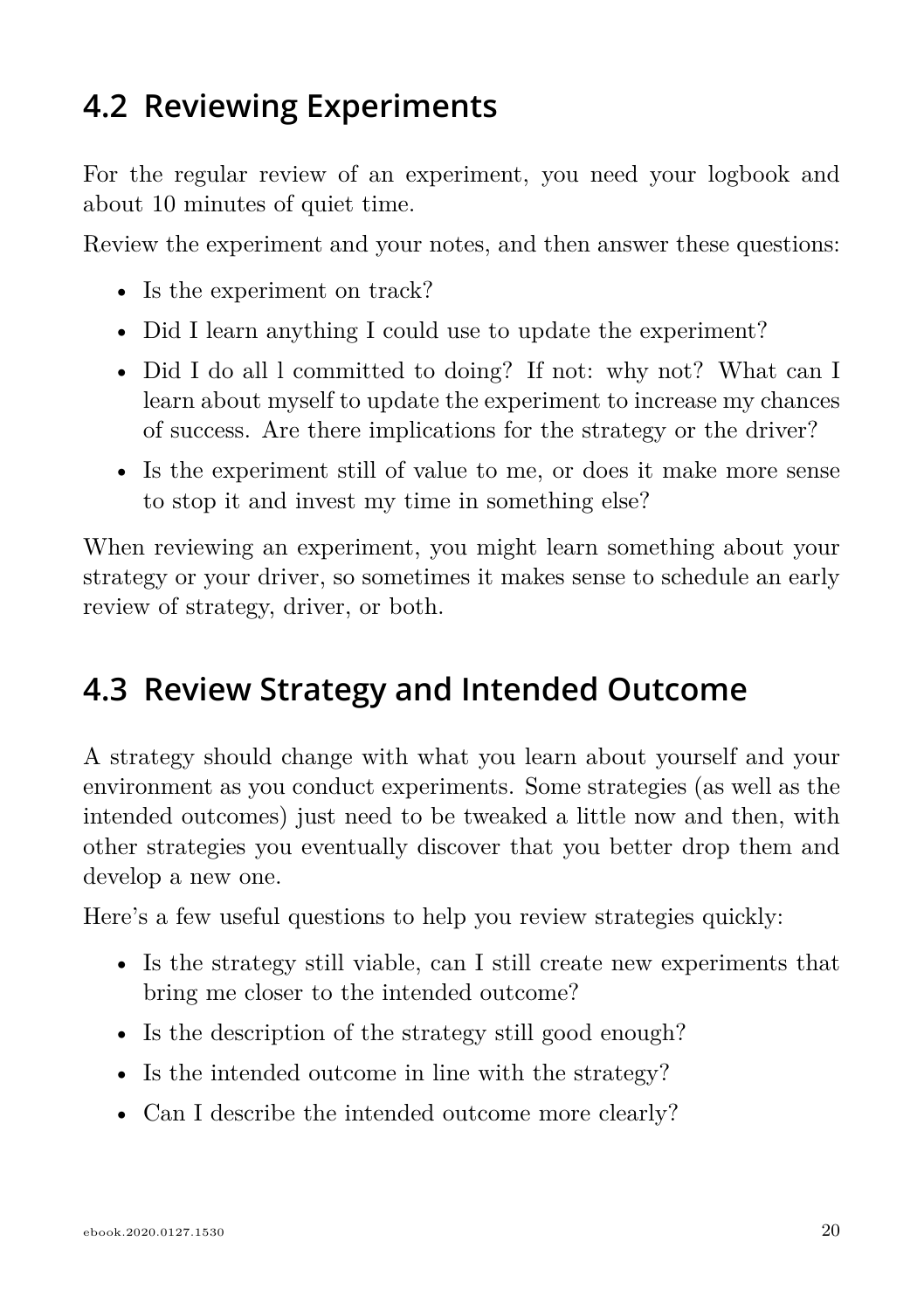When you update a strategy, you need to check if this also affects experiments derived from the strategy.

Once you decide you need to drop a strategy because it's no longer helpful, you simply do a quick review of the driver and then update your notes from the previous picture forming session in order to identify a new strategy. From the new strategy you can develop new experiments.

### <span id="page-21-0"></span>**4.4 Review the Driver**

Drivers change over time, the situation evolves, which, in turn, might affect the needs. Reviewing a driver is simple, and often takes just a few minutes:

- 1. Go through the list of facts and observations, and with each of them ask yourself: is this statement still correct and relevant to the driver? Can I update it so it's more the point, did I learn something about it I need to capture here?
- 2. Are there new facts or observations relevant to the driver I need to add?
- 3. Go through each need: is this still an accurate description of this need? Is this need still present, and relevant to the driver?
- 4. Are there new needs you discovered in this domain?

After making significant updates to a driver, it's a good idea to scan associated strategies and experiments, as they also might need an update, or at least leave a note for their next review.

Sometimes a driver ceases to exists, either because your strategies and experiments were successful, or because the situation has changed substantially despite your best efforts. Either way, it would not make sense to invest more energy, so you archive that driver and the associated documents in your logbook.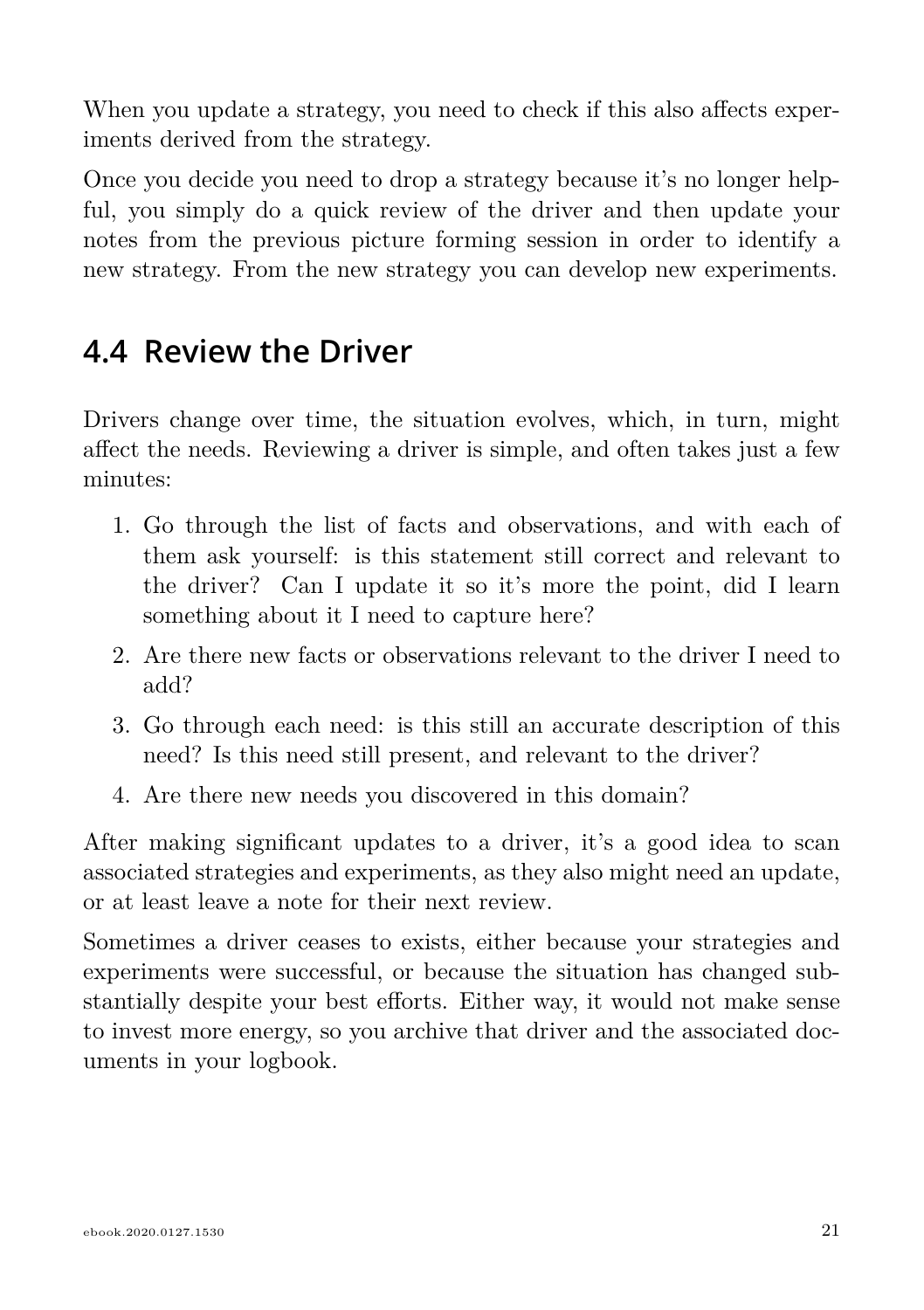## **5 Part 4 - Navigate via Tensions**

Tbd.

## **5.1 Collecting and Processing Tensions**



Figure 5.1: Processing Tensions

Whenever you discover something which is not the way it should be, you have three choices

• ignore it (great for unimportant stuff)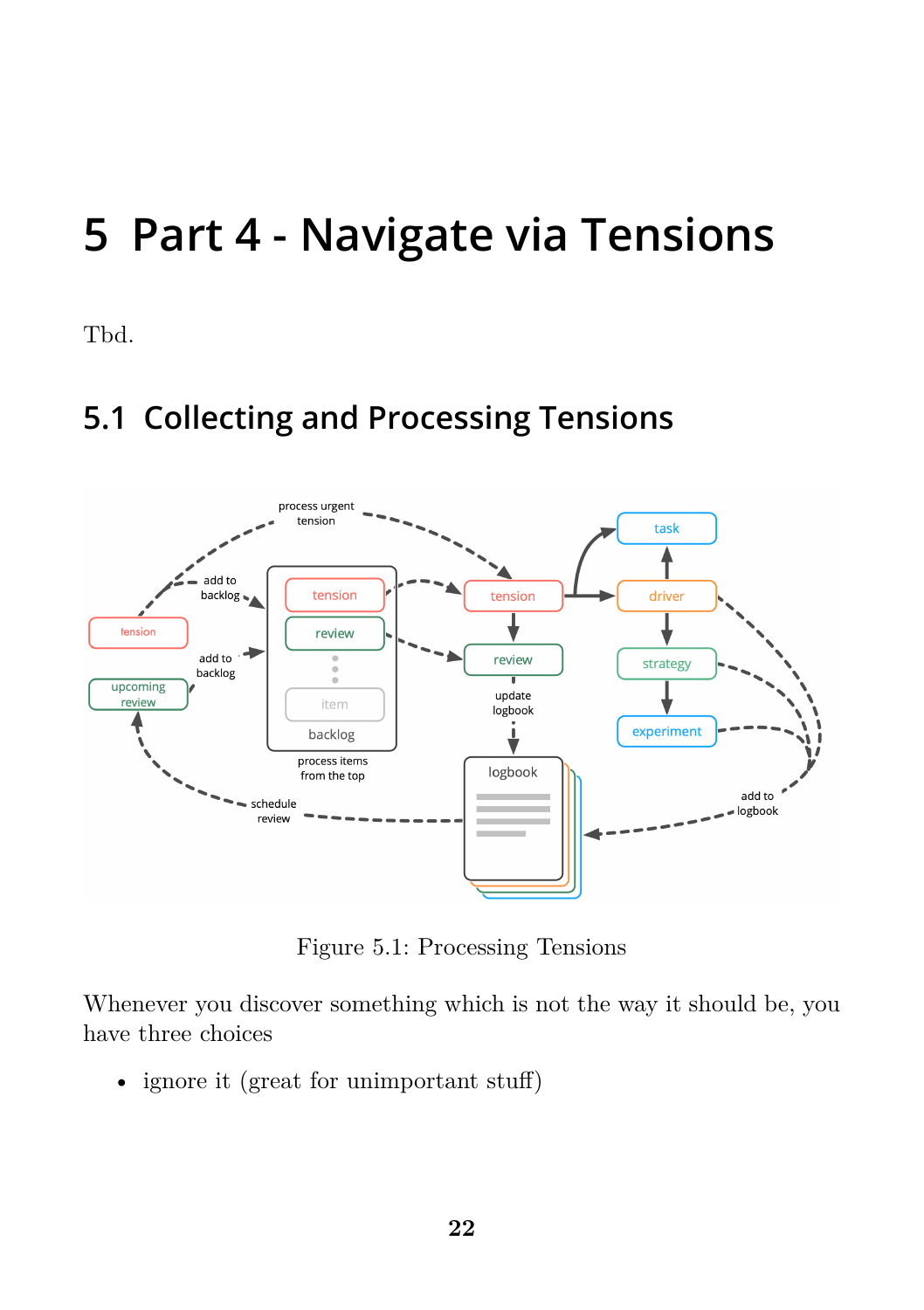- do something about it right now (great for small stuff, if you can spare the time, but this might deter you from your actual plans)
- schedule it for later, e.g. to pick it up in your monthly navigation session

### **5.2 The Monthly Navigation Session**

The monthly session is an appointment with yourself where you process your backlog of tensions (including scheduled reviews).

It is good practice to time-box the session, depending on your situation you can expect the session to take between 30 and 90 minutes.

The session usually consists of five phases:

- 1. **Tune in**: Take a brief look at our suggestions for improvements from the last session.
- 2. **Review backlog and decide on agenda**: time-box this phase to 5 minutes, and take a look at you tension backlog to compile an agenda of the things you want to process in this session. Put the most important item on top, and do a quick estimate for each item how much time you'll need to deal with it.
- 3. **Process your agenda**: Work through the items on your agenda in order of importance, and set the time box for each item to your estimate from phase one. If an item can't be completed in the session, you can schedule a separate session for a later date (but before the next navigation session). Often it's a good idea to look at the driver, and then make that decision.
- 4. **Update tension backlog**: Make sure you remove processed items the tension backlog, and update priorities of the remaining items accordingly. If this takes longer than a few minutes, you may use the wrong system to maintain your backlog, or it may contain too many unimportant items.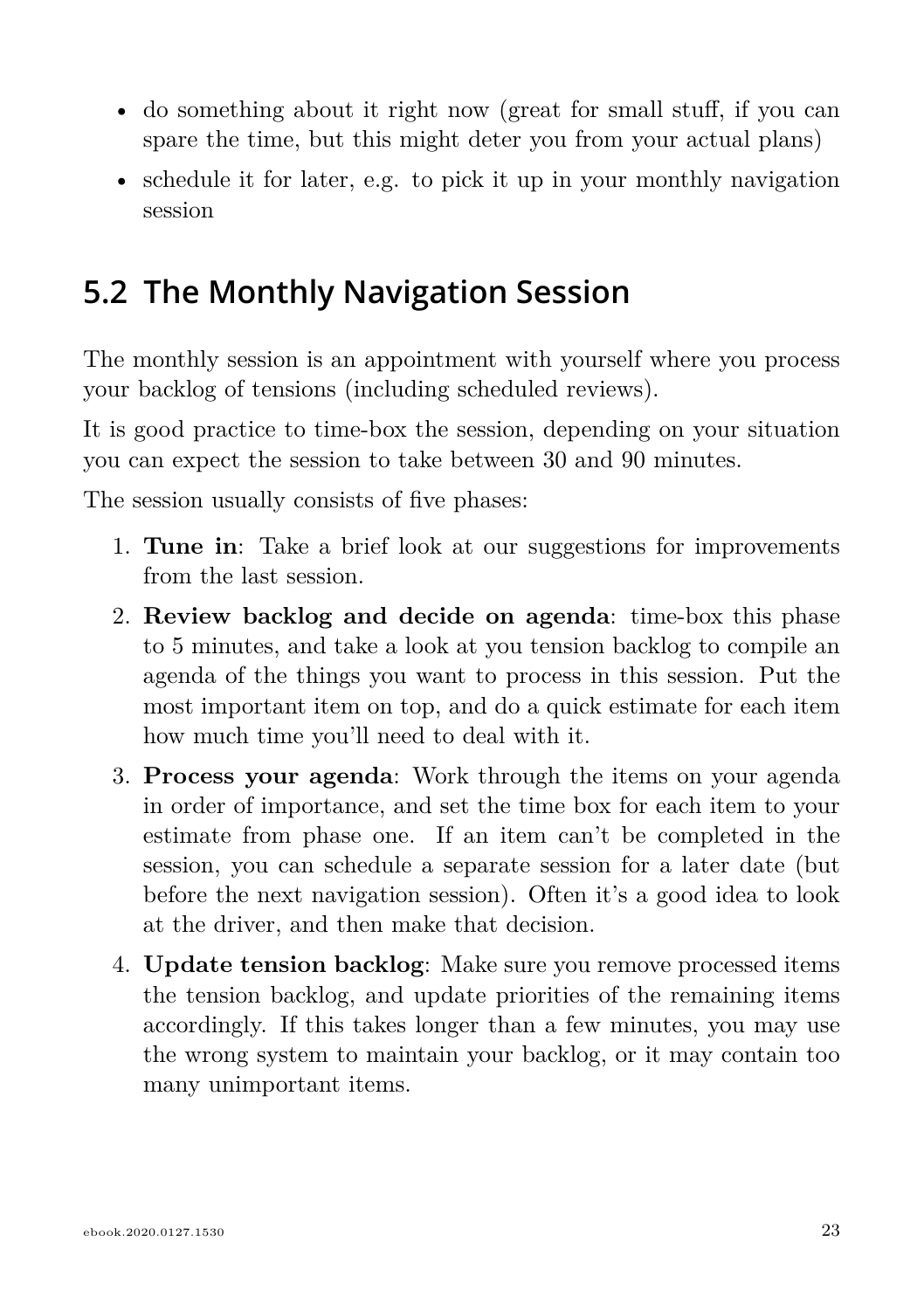5. **Short review of the session**: What went well, what can you improve next time?

## **5.3 The Tension Backlog**

tbd.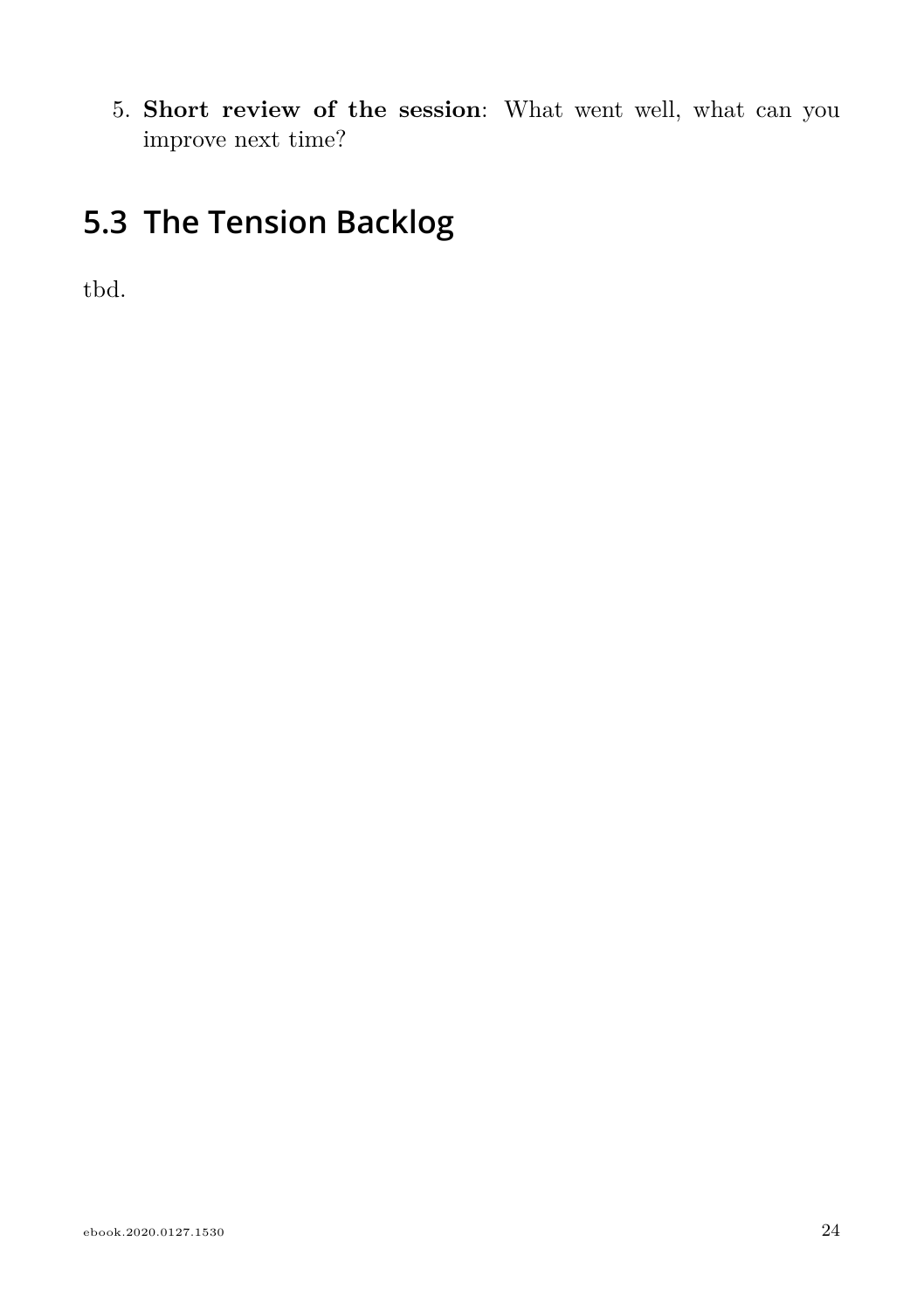## **[6 Some Conside](mailto:bernhard.bockelbrink@gmail.com)ration for Successful Implementation**

It's perfectly ok to start small, sometimes all it takes is understanding a driver, and your actions will naturally flow to align with it. In many cases you can skip strategies and intended outcome. For simple drivers and experiments there's sometimes little value in retrospectives or reviews.

So if some ideas in *S3 for One* look like you don't need them, or they're not working for you, don't use them. However, if you find you're stuck, or you sense that you're ready for taking things to the next level, I suggest you give those ideas a try: make it an experiment and see what happens.

I wish you the best of luck, email me for any questions or comments at bernhard.bockelbrink@gmail.com.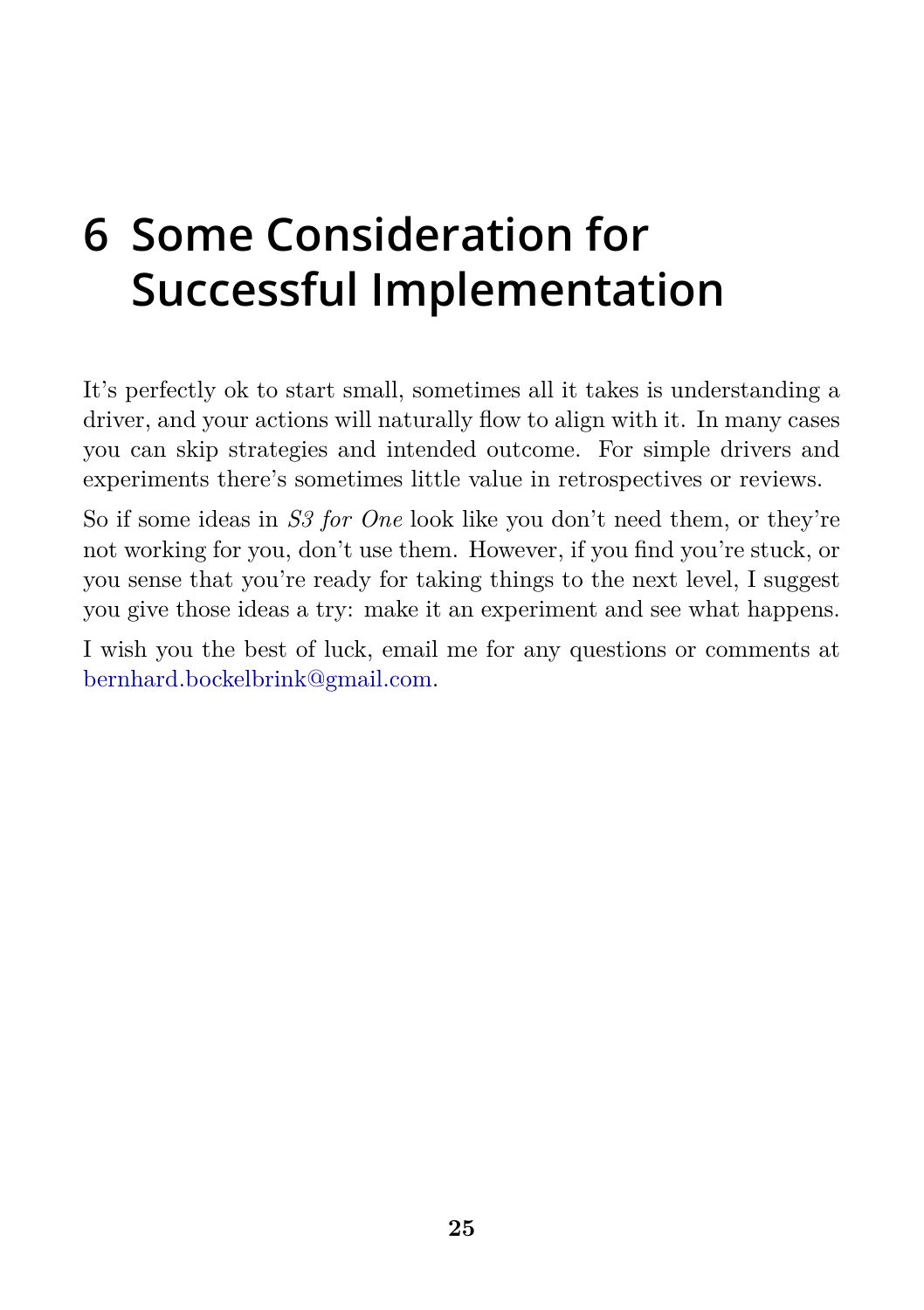# **7 Appendix**

## **7.1 Changelog**

**January 2020**: fixed typos and links, new layout for PDF ePub

**May 2016**: Revised section about strategy.

**April 2016**: Revised the guide, created website and ebook versions

**January 2016**: added section "navigation via tension", and the example in the appendix.

**December 2015**: added illustrations and introduction, expanded sections 1–3

**October 2015**: First draft of the guide for use in personal coaching.

## **7.2 About the Author**

As a coach, trainer and consultant I support individuals, teams and organizations in navigating complex challenges and developing a culture of effective, conscious and joyful collaboration.

To that end, I bring in all my experience with change management, collaboration, organizational development, leadership, agile and lean, software development, product management, personal and organizational coaching, facilitation and Sociocracy 3.0.

Together with my friend James Priest I am a steward of Sociocracy 3.0 (S3), and I dedicate some of my time to developing and spreading knowledge about S3.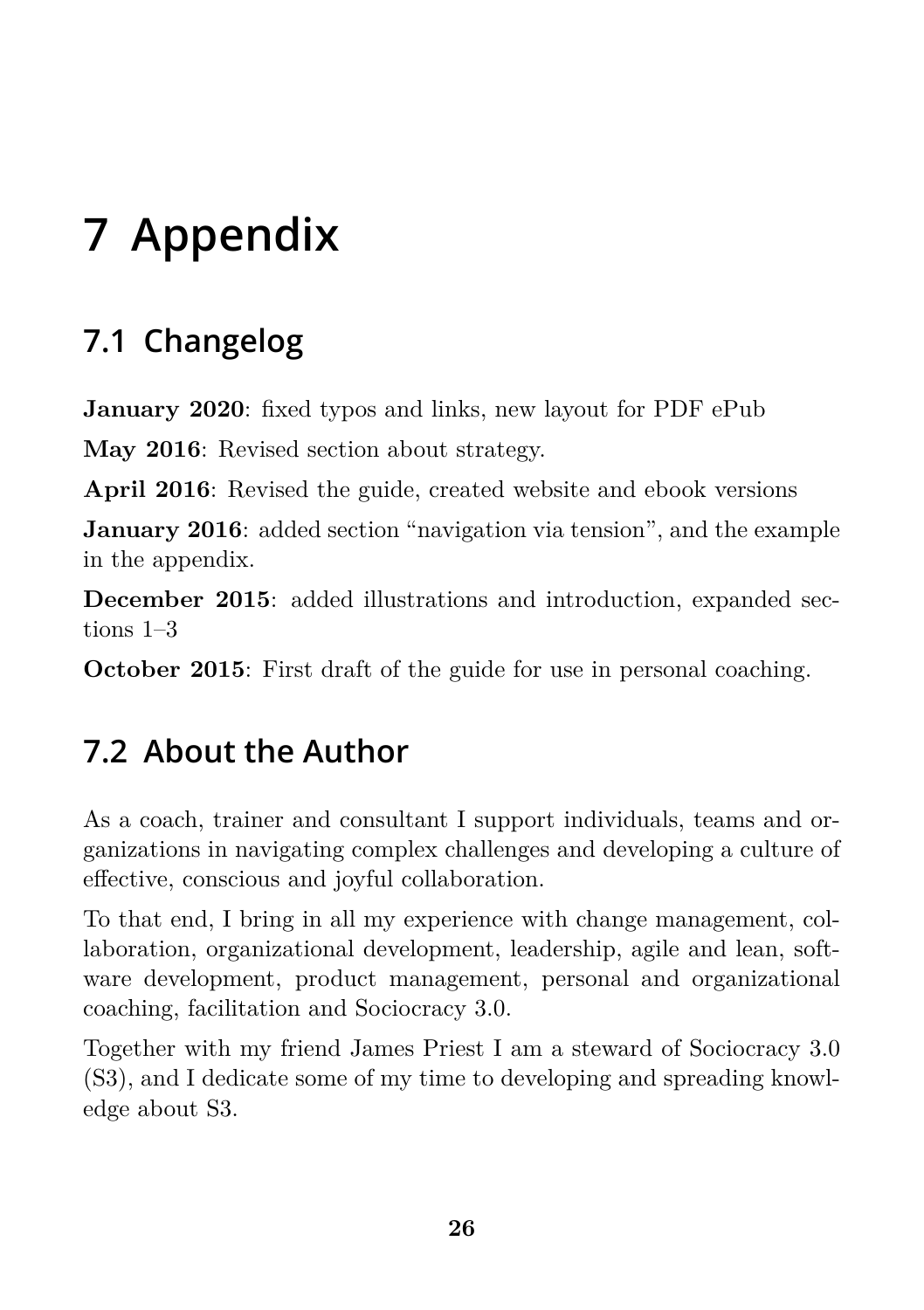If you're curious, you can learn more about what I do at my website https://evolvingcollaboration.com/about-me/.

Bernhard Bockelbrink, April 2016

### **7.3 Resources**

The full text of this guide is available as a web page at https://s3 for-one.com, and as an ebook for download, see https://s3-for-one.com/ downloads.html for details.

*S3 for One* builds on Sociocracy 3.0 (a.k.a. S3), a framework I created together with my friend James Priest. S3 contains more than 60 patterns for for collaboration in agile organizations. You can find out more about Sociocracy 3.0 at https://sociocracy30.org/.

### <span id="page-27-0"></span>**7.4 Simple Template for Documenting a Decisions and Experiments**

Tbd.

### **7.5 An Example**

As an example to demonstrate what the application of *S3 for One* might look like, here's the output of a session of picture forming and proposal shaping. It illustrates how much detail can be created, and shows both a strategy with the corresponding proposal, and a simple proposal that does not require a strategy.

#### **Driver - Improving My Job Situation**

• I have been employed in a small organization for around 4 years now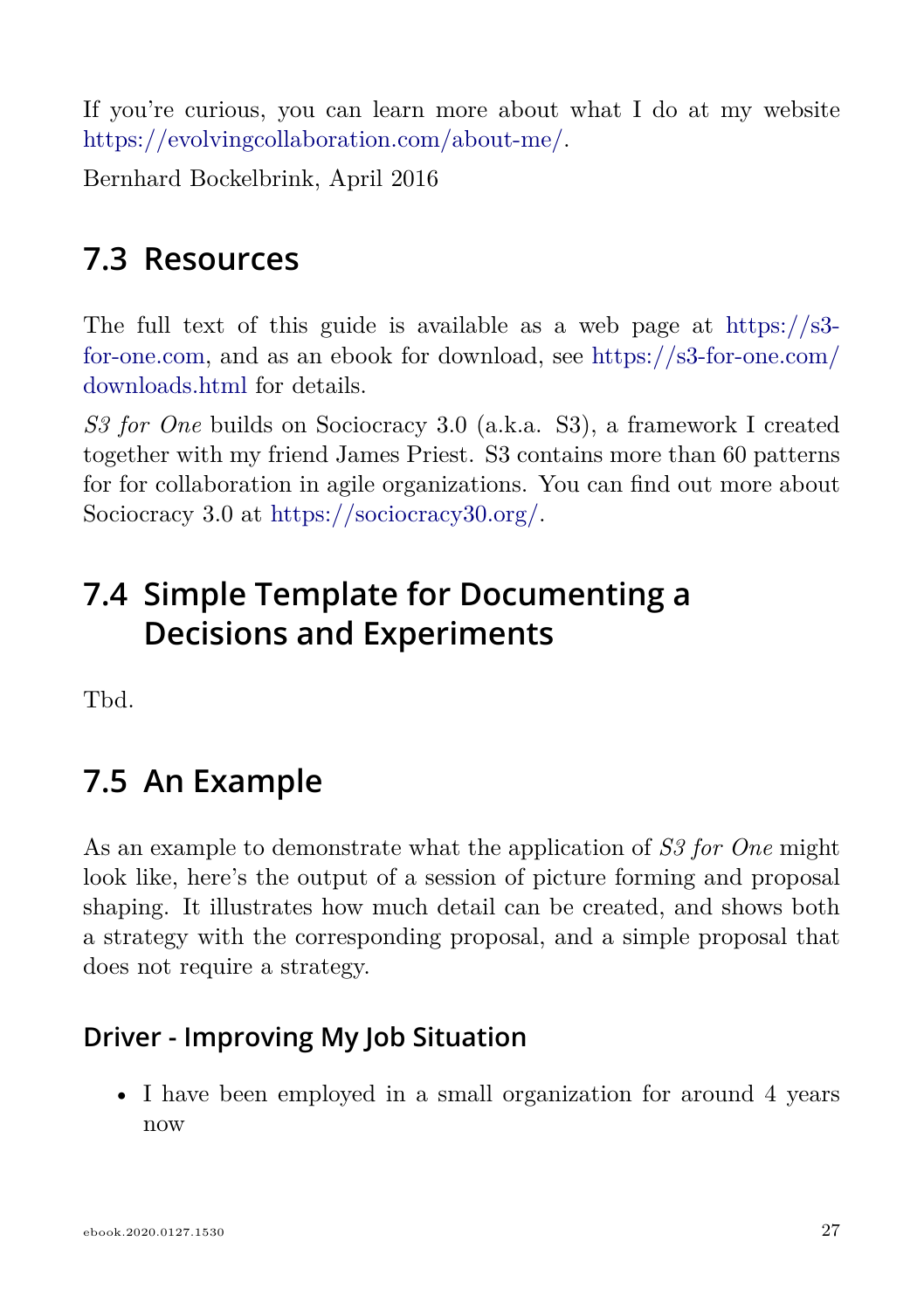- I'm happy with the work and with my colleagues
- In my current job, there's no money to invest in training, and no policies for developing skills
- Sometimes I'm a bit bored with my job, I've done it all before
- I don't know how my skills compare to others, and I don't know what my value on the market is
- I have no idea what my colleagues  $\arctan^1$ , and I don't know about the financial situation of the organization
- I don't think I am paid enough for my contribution to the organization, e.g. I developed a product for one customer, which has now been sold to several other customers, creating substantial additional revenue for the organization
- I have two kids, who live with me every other week.
- My job gives me enough time and flexibility to spend time with my kids
- I started as a software developer, but now I'm a project manager
- Before I started this job, I had 5 years of experience as a tech consultant for a big insurance company, then I took a sabbatical
- I rent a flat close to the schools of my kids, which is a bit too big for my needs
- My current salary is not enough to sustain me and my kids, I have not been able to save money in the past 4 years, instead I sometimes need to take money out of my savings
- I don't have a detailed overview over my financial situation

#### **Needs**

• I want a long-term job

<sup>1</sup> where I live it's legal to talk about salary even if there's a clause in the contract which states salary is confidential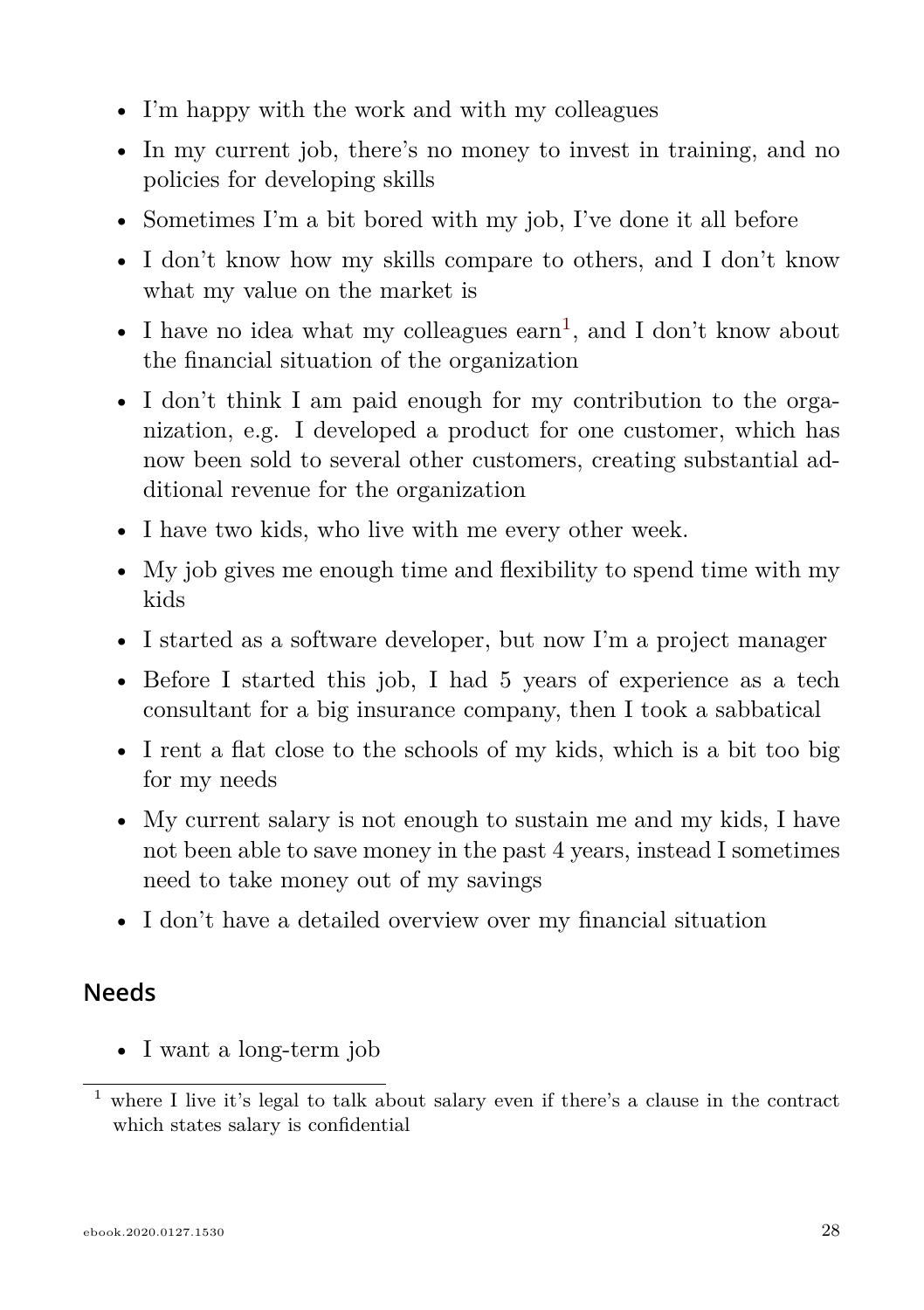- I want to work in an culture of trust, and with colleagues I can build relationships with
- I need to earn enough money to sustain myself and my kids
- I need to refill my savings so that I have money for helping my kids through university, and for my own retirement
- I need appreciation for my contribution, not only in terms of compensation.
- I need a fair compensation for my work
- I need a bit of flexibility to spend enough time with my kids when they are with me, and work more when they're not.
- I have a need for developing my skills my learning new things
- I sometimes have a need for greater challenges

### <span id="page-29-0"></span>**Picture Forming**

#### **Criteria and Considerations**

- Can I describe how flexible I need to be so a potential future employer can easily see if that is possible?
- How can I find out whether or not my current employer can and would give me a raise?
- How can I find potential new employer?
- How much money do I need?
- How can I get an overview over my financial situation, what I spend each month, and for what (even if there's some resistance within me to against finding out)
- How can I find out what my skill levels are so that I can present myself adequately to my present and potential future employers?
- Would it help to know what my colleagues earn? How can I find that out so that I know my compensation is fair?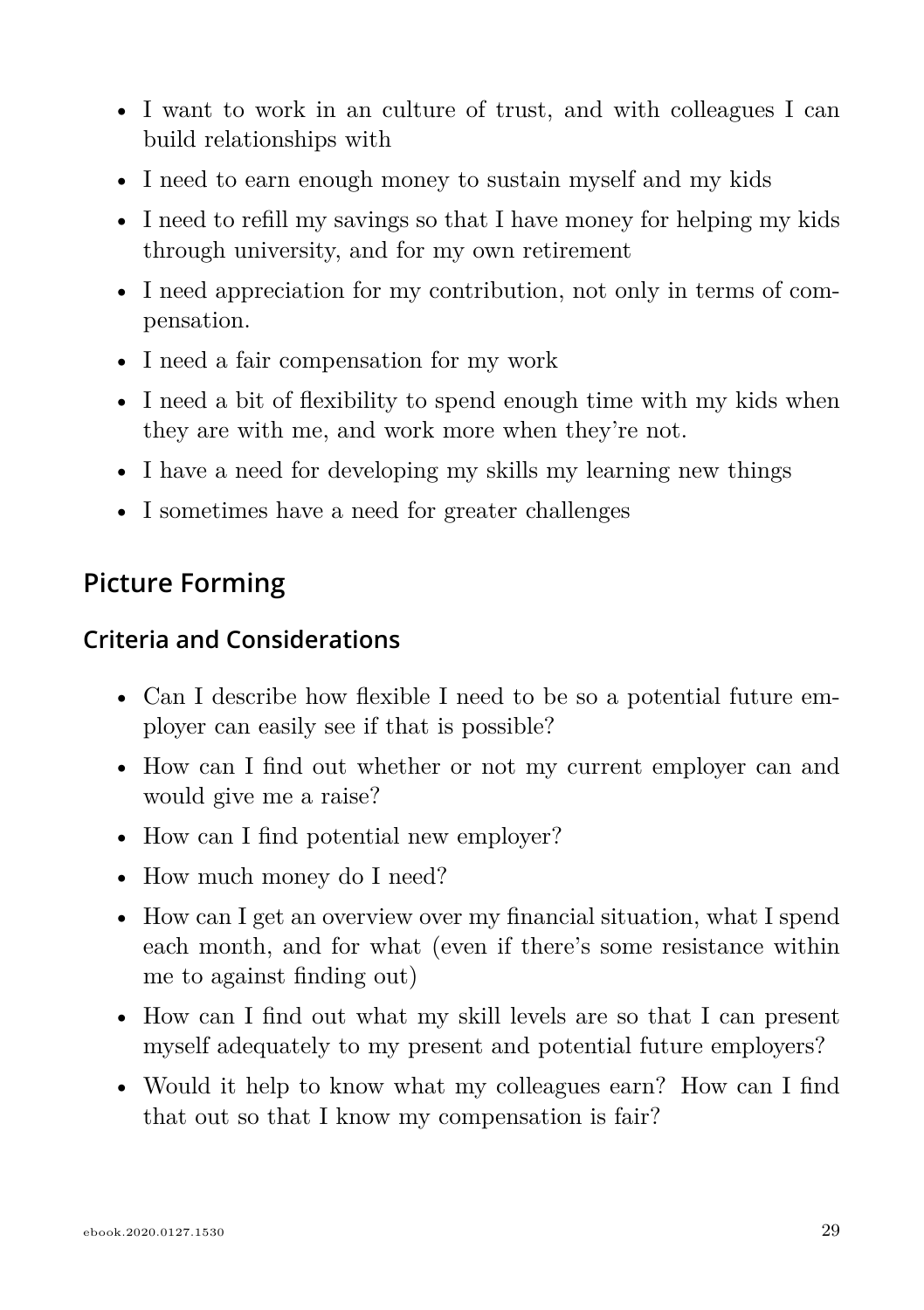- How can I find out my current "market value"
- How can I find out what makes a good recruiter?
- How can I look for a new job that would need all my needs?
- Is there something I can change so that I spend less money?
- How can I develop my skills in my current situation?
- Is there a way to have more of a challenge in my current job?

#### **Ideas**

- Ask my employer what my colleagues earn
- I could figure out what I want to save each year, and add this amount plus what I took out of my savings each year to calculate the pay rise I need.
- I could up the stakes by telling my employer I'm looking for a new job because I need more money
- I could ask my friends if they know potential employers or recruiters.
- Talk to my employer if I can take some time every other week to learn new stuff.
- I could look for a good recruiter to work with and assess my skills and my market value, and then have them suggest potential employers.
- Search for websites and publications about compensation in my sector
- I can try and gather as much information as I can about company finance and compensation of my colleagues, and use that information to negotiate a raise with my employer.
- I could talk to my employer and be open about what I need.
- I could negotiate a pay rise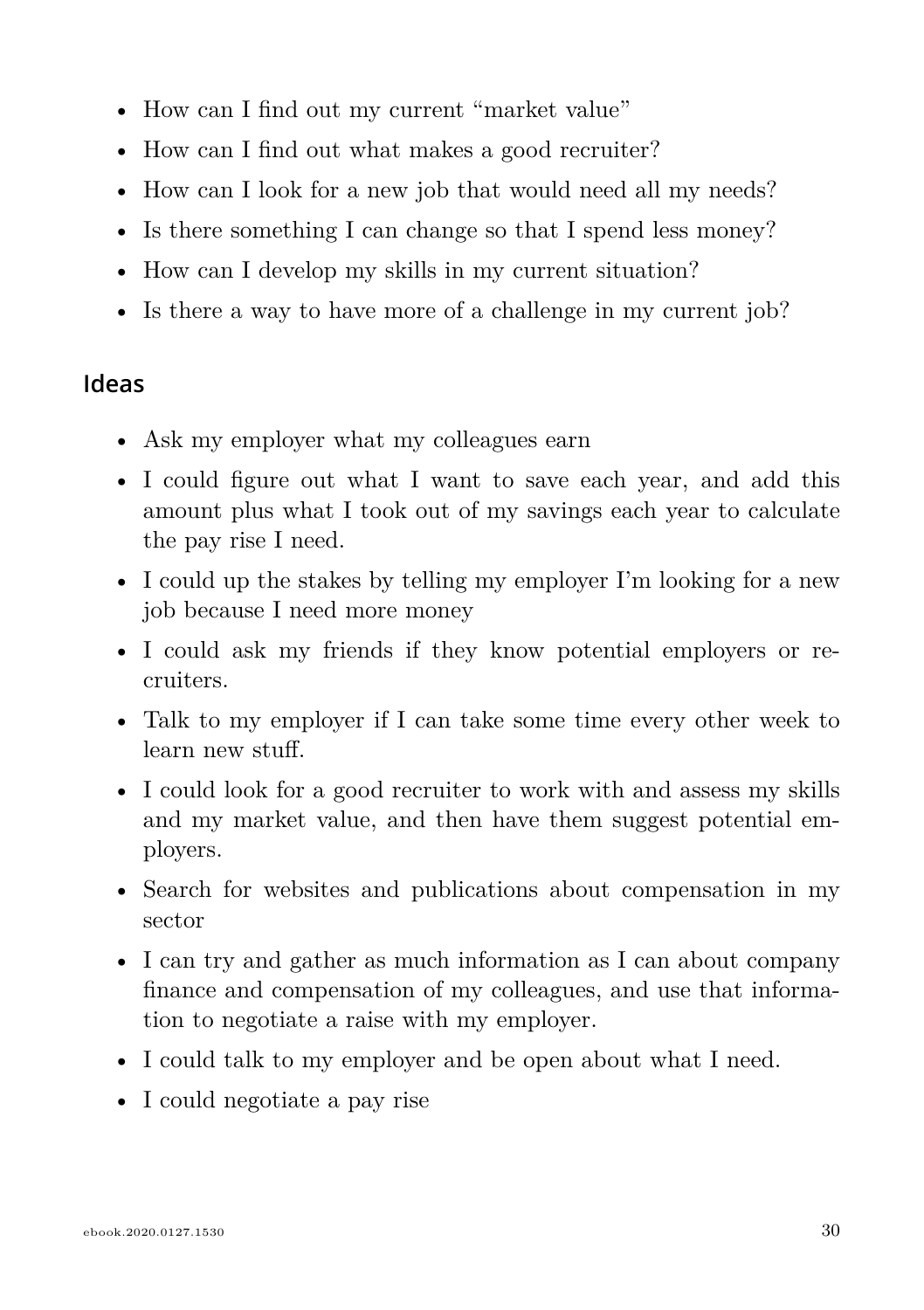- I could look for a new job.
- I could look at my bank transactions of the last year and see where my money goes and where I could spend less.
- I can update my CV and see if I can get one or two job interviews to find out how much I am worth to another organization.
- I could research skill levels and common ways of skill assessments in my sector.
- I could (secretly) spend a few hours every week learning new things during work hours.
- Ask my colleagues what they earn
- I could draft a week plan to see how much I can work when my kids are with me and when they are not.
- I can find out what my market value is and how much money I need, and discuss that openly with my employer.
- I could make a detailed list for what I'm looking for in a new job.

#### **Potential Strategies**

- Try to get as much information as I can and use that to my advantage when negotiating a raise with my current employer.
- Get enough information so I can approach my employer and propose an honest and open exchange about my needs and possibilities to fulfill them. If that fails, start looking for a new job.
- Start looking for a new job and take the first offer that meets my needs.
- Tell my current employer I'm looking for a new job to negotiate a pay rise.
- Start looking for a new job without telling my employer, and then decide whether to take a new job or use an offer from another employer to negotiate a better deal with my current employer.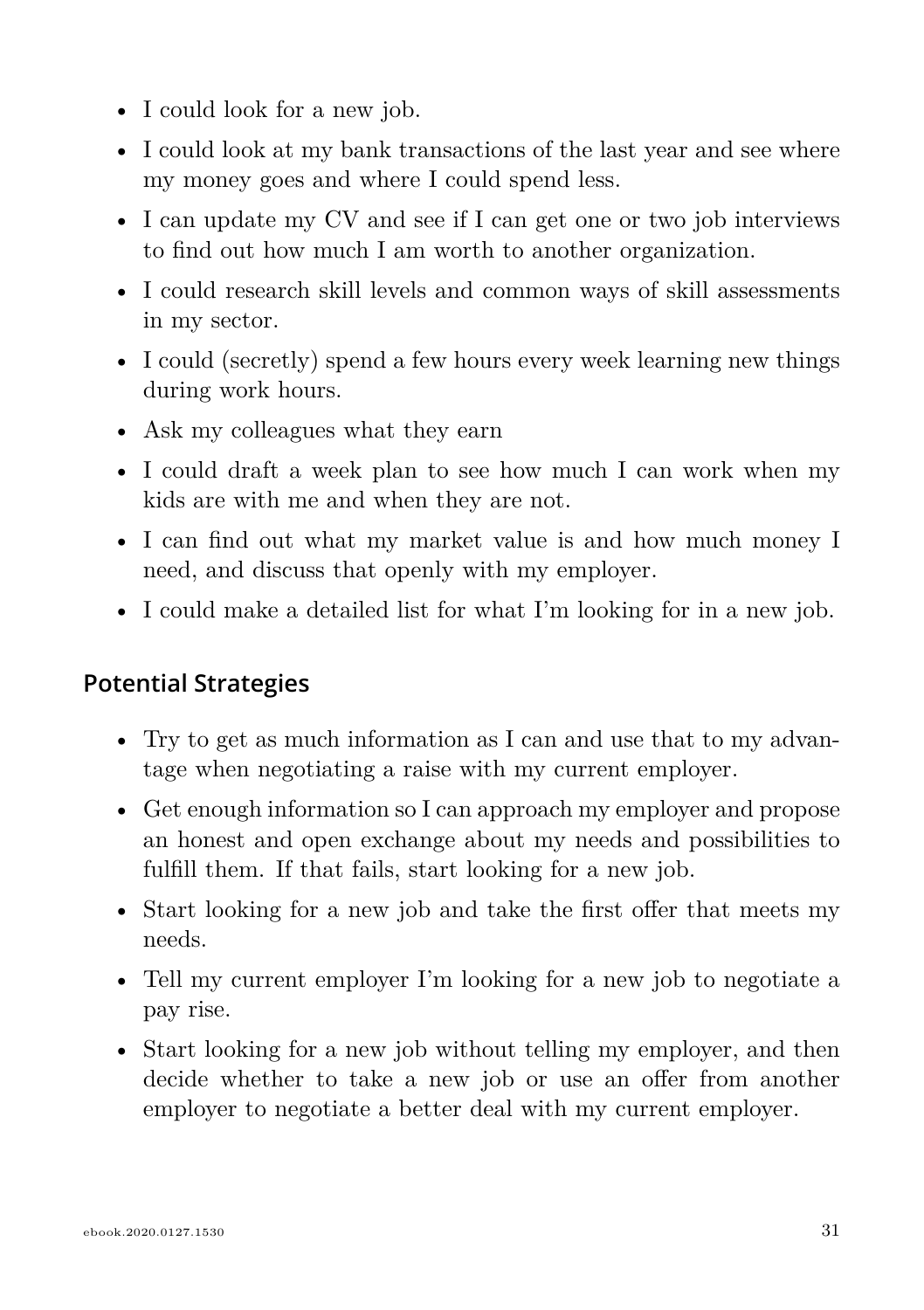### <span id="page-32-0"></span>**Strategy: Gather Just Enough Information for Honest Exchange**

My strategy is this: I will gather enough information so I can approach my employer and propose an honest and open exchange about my needs and discuss possibilities to fulfill them. If that fails, I'll start looking for a new job.

#### **Intended Outcome**

In the best case we will have an open conversation and reach an agreement about a pay rise that works for both of us. This will also be helpful for our future work relationship.

In the worst case, I will either find out that a pay rise is not possible in this organization, or even that my employer is not interested in an open conversation about compensation. In both these cases I will have learned that it does not make any sense for me to stay with this organization, so I will need to look for a new job.

#### **Proposal**

**Prepare the conversation** I will figure out what I want to save each year, and add this amount plus what I took out of my savings each year to calculate the pay rise I need.

Then will find out if that is a realistic number:

- I will search for websites and publications about compensation in my sector
- I will try asking my colleagues what they earn
- I will ask a few friends if they can recommend a recruiter who could give me a quick estimate of my market value

Also I will make a list of reasons why this pay rise is reasonable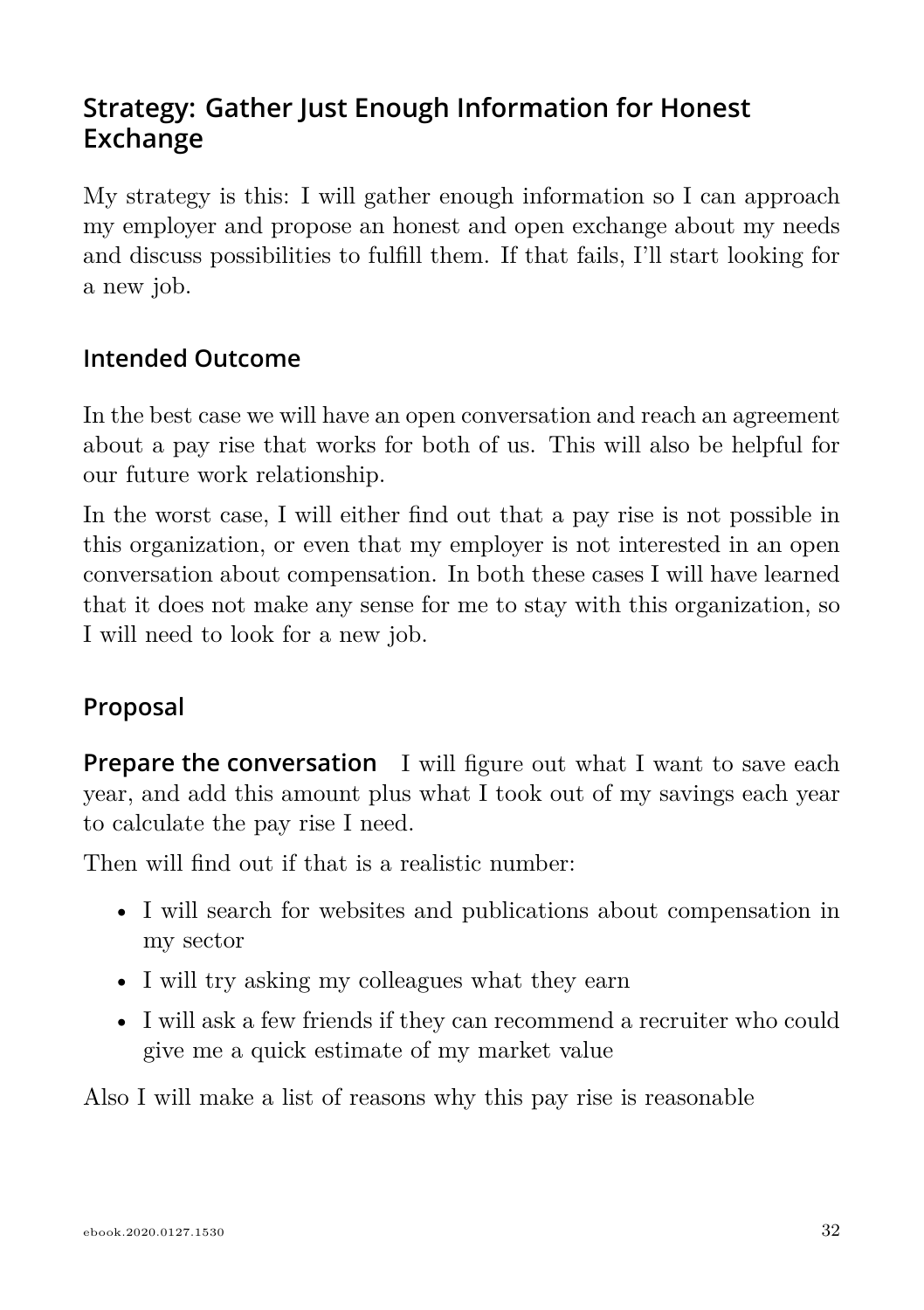- skills I have that benefit the organization
- what I learned since joining the organization
- my estimate how much money I already made for the organization
- …

**Schedule the Conversation** When my preparations are done (at most 2 weeks from today), I will ask my employer to schedule a conversation about my compensation where I can present why I think it's reasonable for me to earn more money, and we work collaborate on an agreement that works for both of us.

**During the Conversation** I will present what I prepared and then listen to what my employer has to say. I will take notes so that I can remember the main points. After hearing my employer's response, if it makes sense I will invite them to start collecting ideas and then co-create a proposal for my compensation.

I will not take or reject any offer in this session, instead I will propose to think about it for at least a day.

**Evaluation/Review** I will block time in my calendar right after the conversation so I have time for a review. I will go out and have a coffee to avoid interruptions. Main points for review are:

- achievements
- openness /integrity
- willingness to collaborate

After addressing these points I will have a good idea whether or not I want to stay with the organization.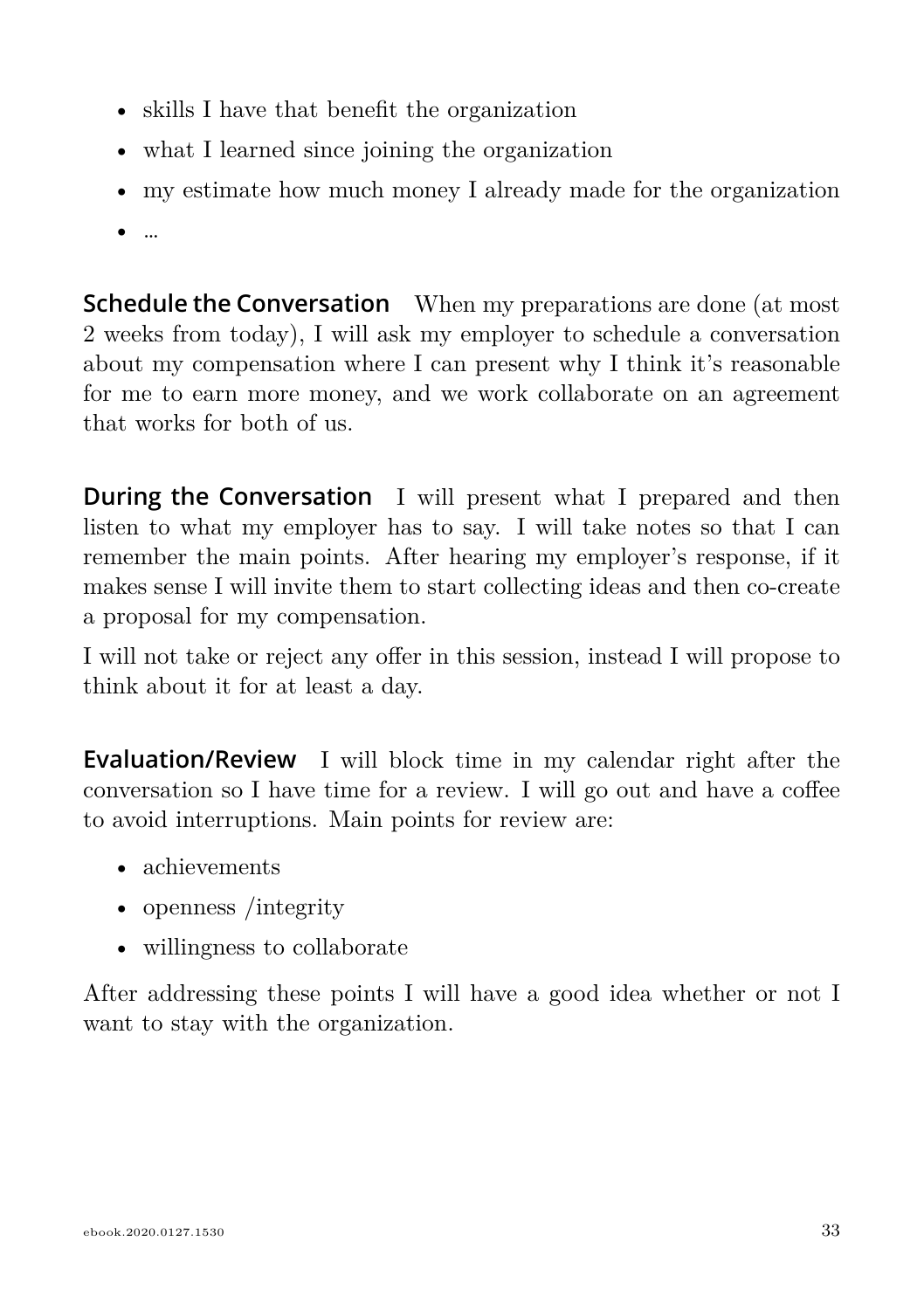### <span id="page-34-0"></span>**Other Proposal(s)**

This proposal is also covered by the driver, but unrelated to the previous strategy, so it can be implemented in parallel.

### **Learning new things**

I will take a few hours each week to learn new things. To that end, I will schedule study periods every Tuesday morning for 90 minutes, and Thursday right after lunch for 60 minutes. In my first session I will compile a short backlog topics relevant to my current projects.

**Concerns**: suggested study periods might not be practical, I need to inspect this experiment soon so I can react.

I will log learning session start and end times, as well as the topics. I will also log whenever I notice that I have applied what I have learned.

I will review this experiment one month from now.